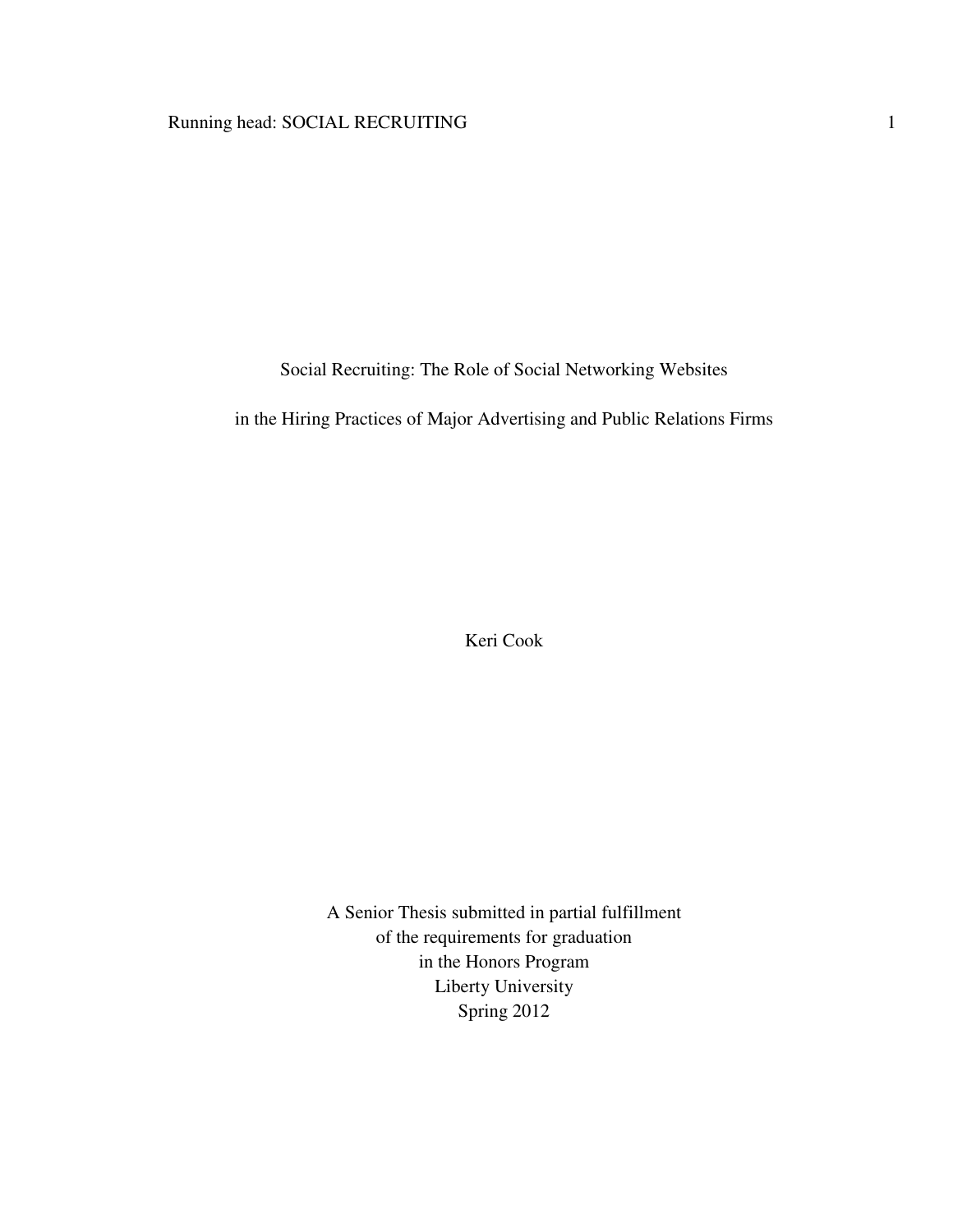Acceptance of Senior Honors Thesis

This Senior Honors Thesis is accepted in partial fulfillment of the requirements for graduation from the Honors Program of Liberty University.

> David Allison, Ed.D. Thesis Chair

 $\overline{a}$ 

 $\overline{a}$ 

 $\overline{a}$ 

 $\overline{a}$ 

 $\overline{a}$ 

Stuart Schwartz, Ph.D. Committee Member

Jerry Westfall, Ph.D. Committee Member

James H. Nutter, D.A. Honors Director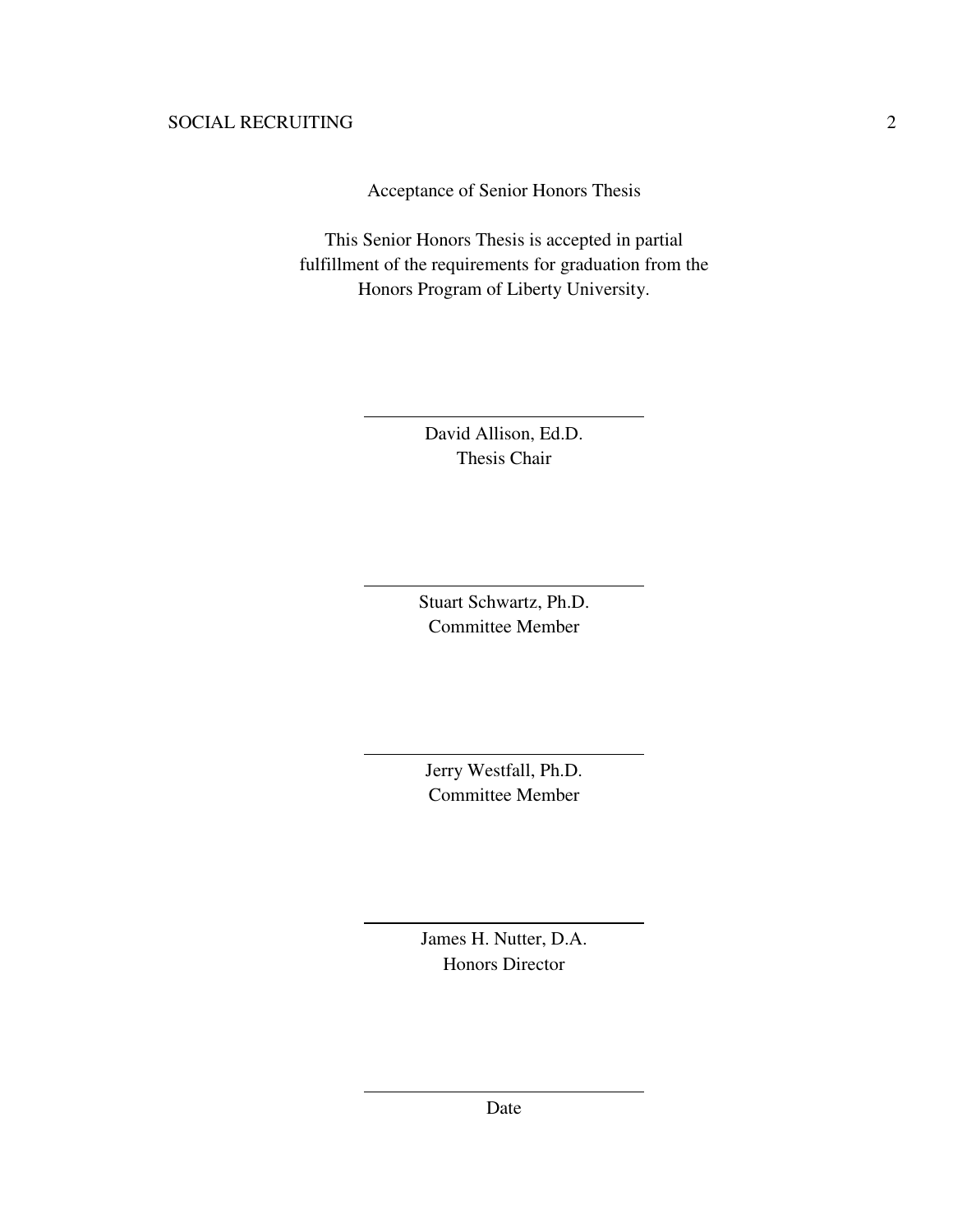### Abstract

The purpose of this study is to determine the role that professional networking websites, such as LinkedIn, play in the hiring decisions of talent recruiters at major advertising and public relations firms. A study of literature relating to social media, traditional recruitment techniques and legal implications regarding the use of networking websites in the hiring process provided a foundation for the study. Primary research, in the form of online surveys distributed to hiring managers at some of the largest international advertising and public relations firms, was conducted to set a foundation for understanding the use of networking websites in the hiring process within the advertising and public relations industry.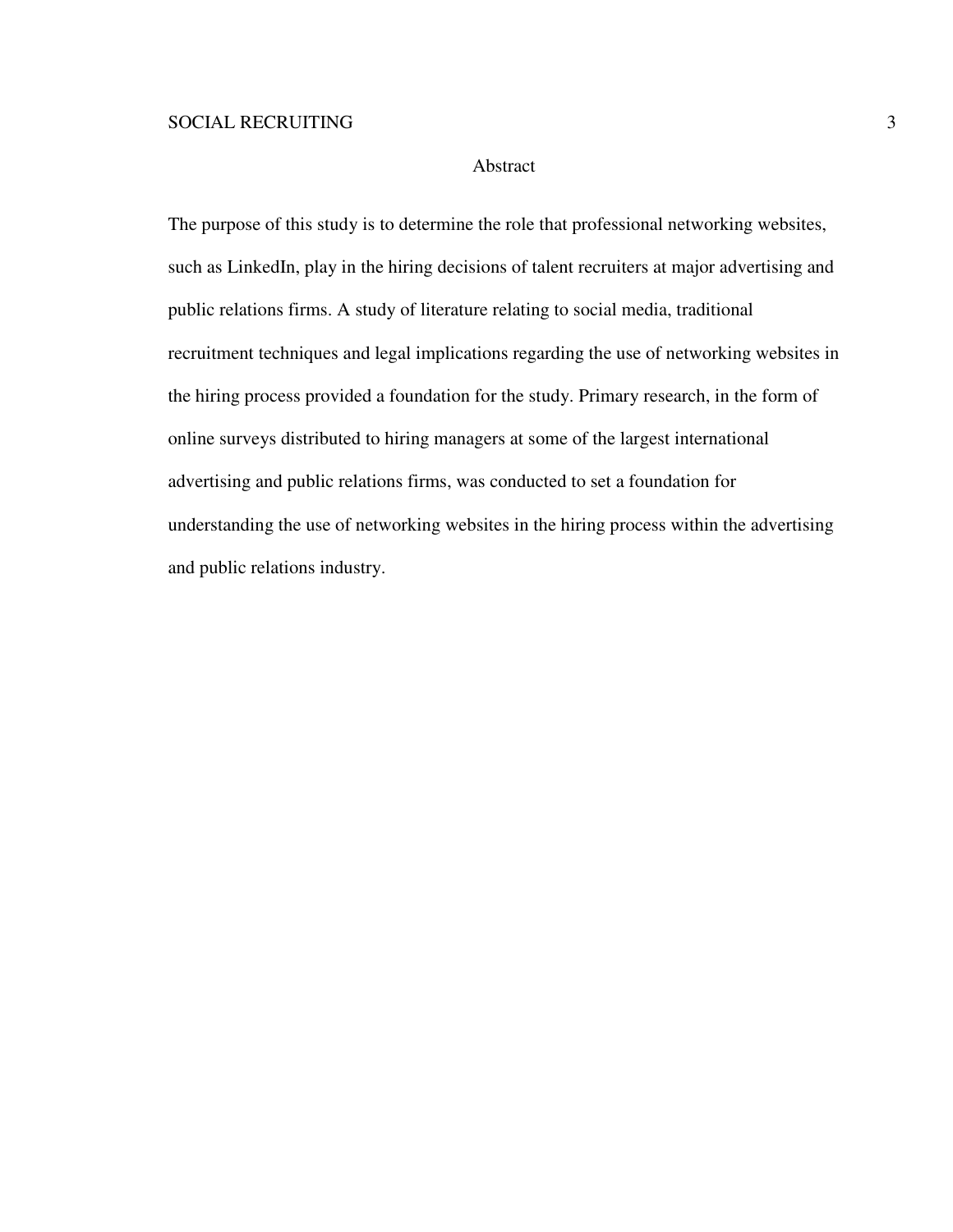Social Recruiting: The Role of Social Networking Websites

in the Hiring Practices of Major Advertising and Public Relations Firms

 In the American economy and job market, which has been unstable at best for the past decade, hiring managers in any industry must be more efficient than ever in their efforts to recruit new talent to their teams of employees. The recent influx of social media platforms offers new opportunities for those seeking employment to access those who make hiring decisions. A wealth of non-scientific articles suggests ways for jobseekers to enhance their chances of employment by making the most of their presence on online networking websites, such as LinkedIn. However, little evidence exists to determine the extent to which social networking websites actually influence the decisions of hiring managers. As such, jobseekers are left to wonder whether their efforts to build up their professional reputation online are merely futile attempts to advance their careers or might actually help them to catch the attention of corporate recruiters.

Furthermore, preexisting research is silent on the application of this topic to the advertising and public relations industry. Such an observation is surprising, given that this industry in particular relies heavily on social and online media for a significant portion of its everyday functions. Because no comprehensive research on this topic has been documented, the ubiquitous articles that offer jobseekers advice on using social networking websites to land their dream jobs are nothing more than well-formed hunches. The forthcoming research sets a firm foundation for an understanding of how social networking websites are used in the hiring decisions of managers at major advertising and public relations firms.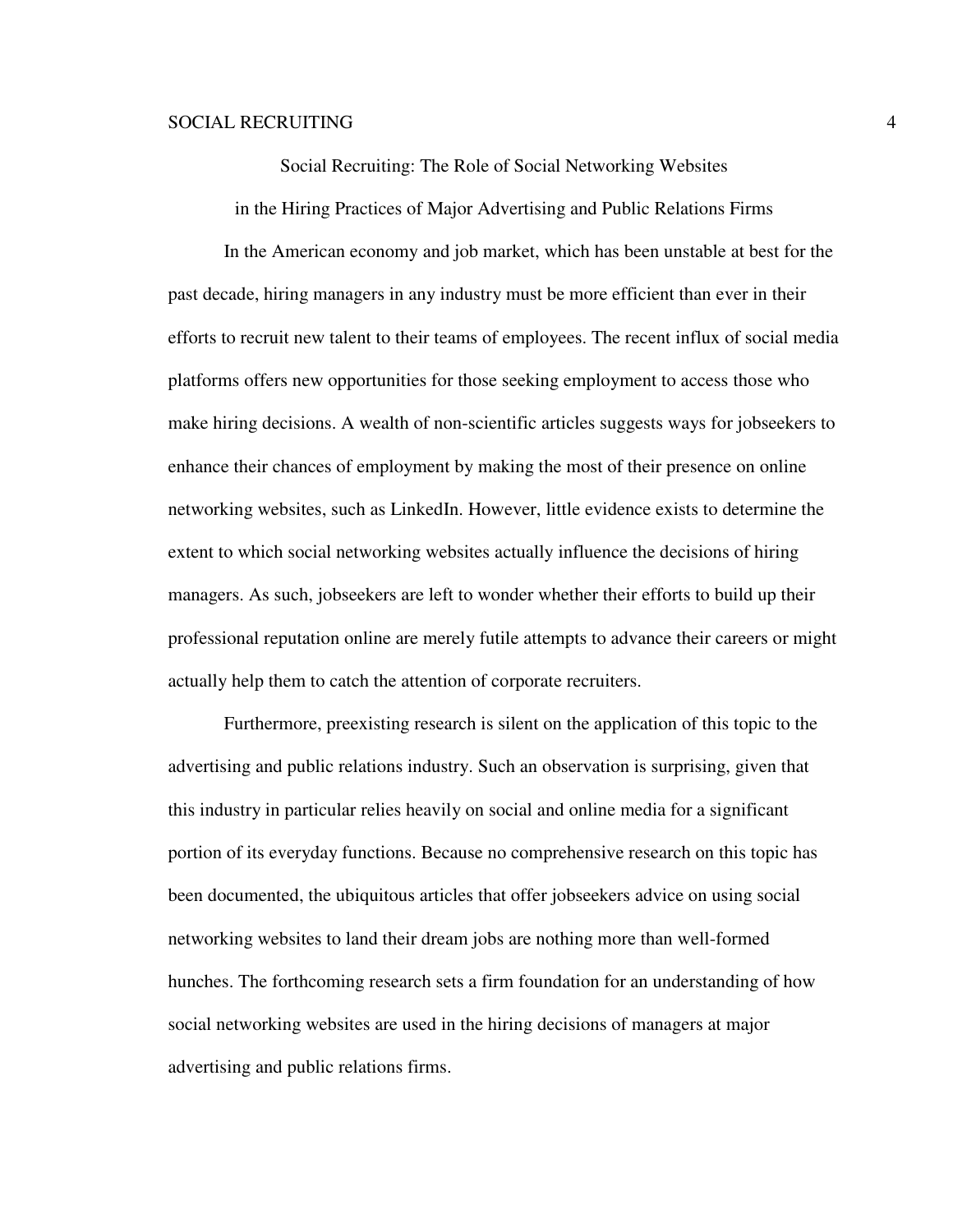### **Employee Recruitment Techniques**

 As social and online technologies advance, they continue to change the recruitment landscape for jobseekers and professional hiring managers alike. Cober, Brown, Blumenthal, Doverspike, and Levy (2000) predicted that online recruitment efforts will continue to replace traditional methods such as job fairs, newspaper ads, word of mouth, and campus recruiting. The practice of online recruitment is on the rise, and an employer questionnaire distributed in the United Kingdom (Verhoeven & Williams, 2008) identified both advantages and disadvantages of this trend, as follows. Online recruitment allows for quick turn-around time, an increased number of qualified applicants, and an easier hiring process overall. On the other hand, the number of unqualified applicants also increases. Additionally, the online pool's wider geographical range results in practical and financial difficulties, as the pursuit of candidates who live farther away involves travel expenses and potential complications related to relocation. The same study found that, while online recruitment tactics have not consistently cut costs or retrieved quality employees, they are more effective for certain job types and levels.

Two main tools used for online hiring are corporate recruitment websites and social networking websites. Corporate recruitment websites typically connect directly to the company's main website and provide details about open positions and the application process. In contrast, social networking websites generally function as either personal networks (such as Facebook and Twitter) or professional networks aiming to connect applicants with potential employers (such as LinkedIn or Jobvite). A survey of 73 leading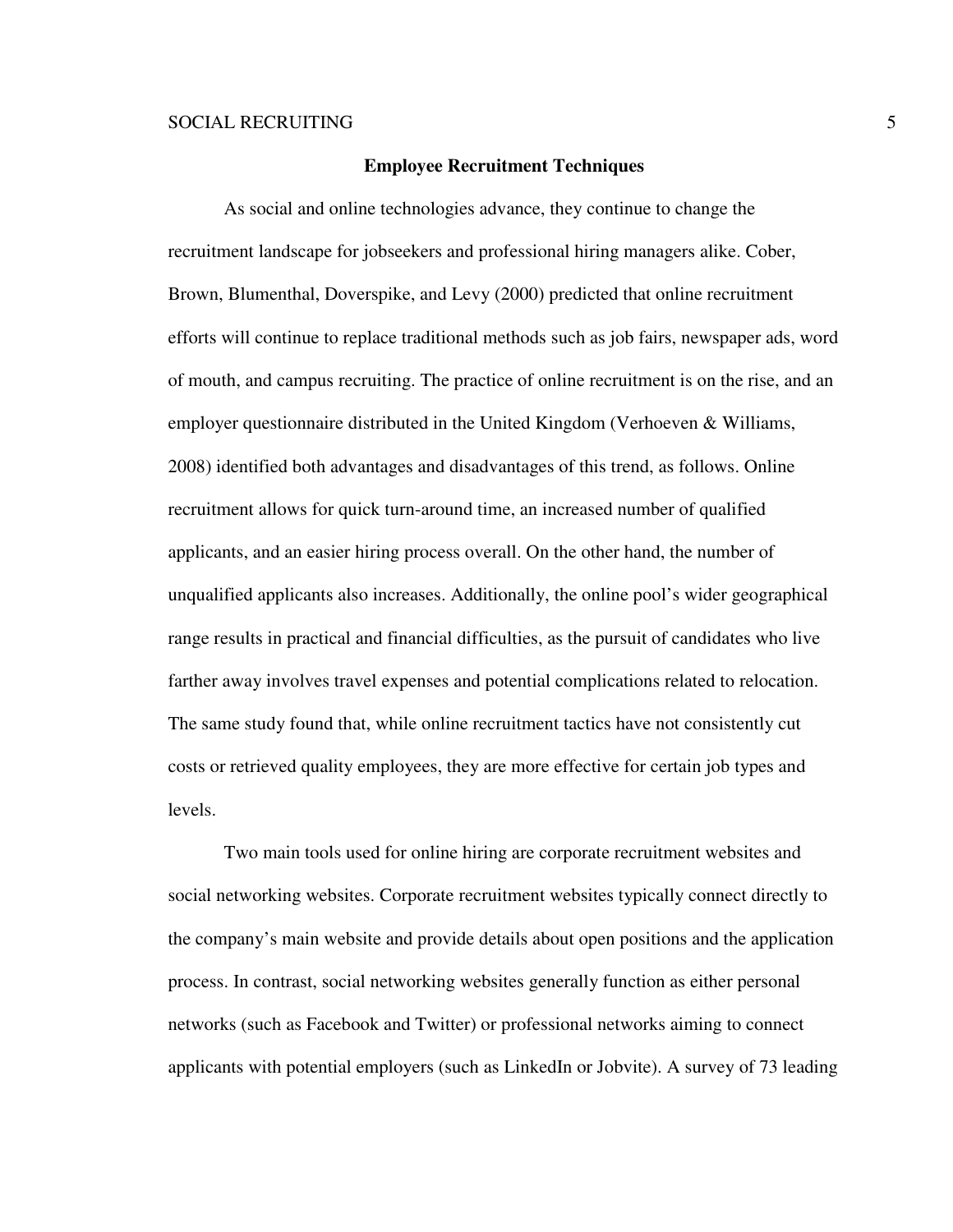employers (Cober & Brown, 2006) revealed that the most prominent source of new hires in that year was organizational websites  $(21\%)$ , while social networking websites was the least prominent (5%). However, employers received more value in the recruiting process from their budgetary investments in social networking websites than in corporate employment websites.

Organizational recruitment websites, according to Cober et al. (2000), are inexpensive, time-efficient, and customizable. Applications and resumes can be easily analyzed, allowing for quicker and more meaningful information exchange. Social networking websites possess these same benefits for online recruiters, with the possible exception of corporate customizability. In a survey issued by the ManpowerGroup (Employer perspectives, 2010), employers in 35 countries and territories were asked the following question: "In what two areas do you believe external social networks can provide the biggest boost to your organization in the future?" (p. 6). Fifteen percent of employers selected "recruiting new talent" (p. 6) in response to this question. Twenty-one percent of employers in North and South America selected this answer, which was a higher rate than in the other regions.

#### **Types of Applicants Reached by Social Recruiting**

 In 2009, a nationwide survey (Rainie, 2010) found that 74% of American adults used the Internet. While the study did not detail the types of websites accessed by these adults, demographics showed that 93% of the users were between the ages of 18 and 29, and that use was positively correlated to both household income and educational achievement. These findings hold implications for the types of potential employees that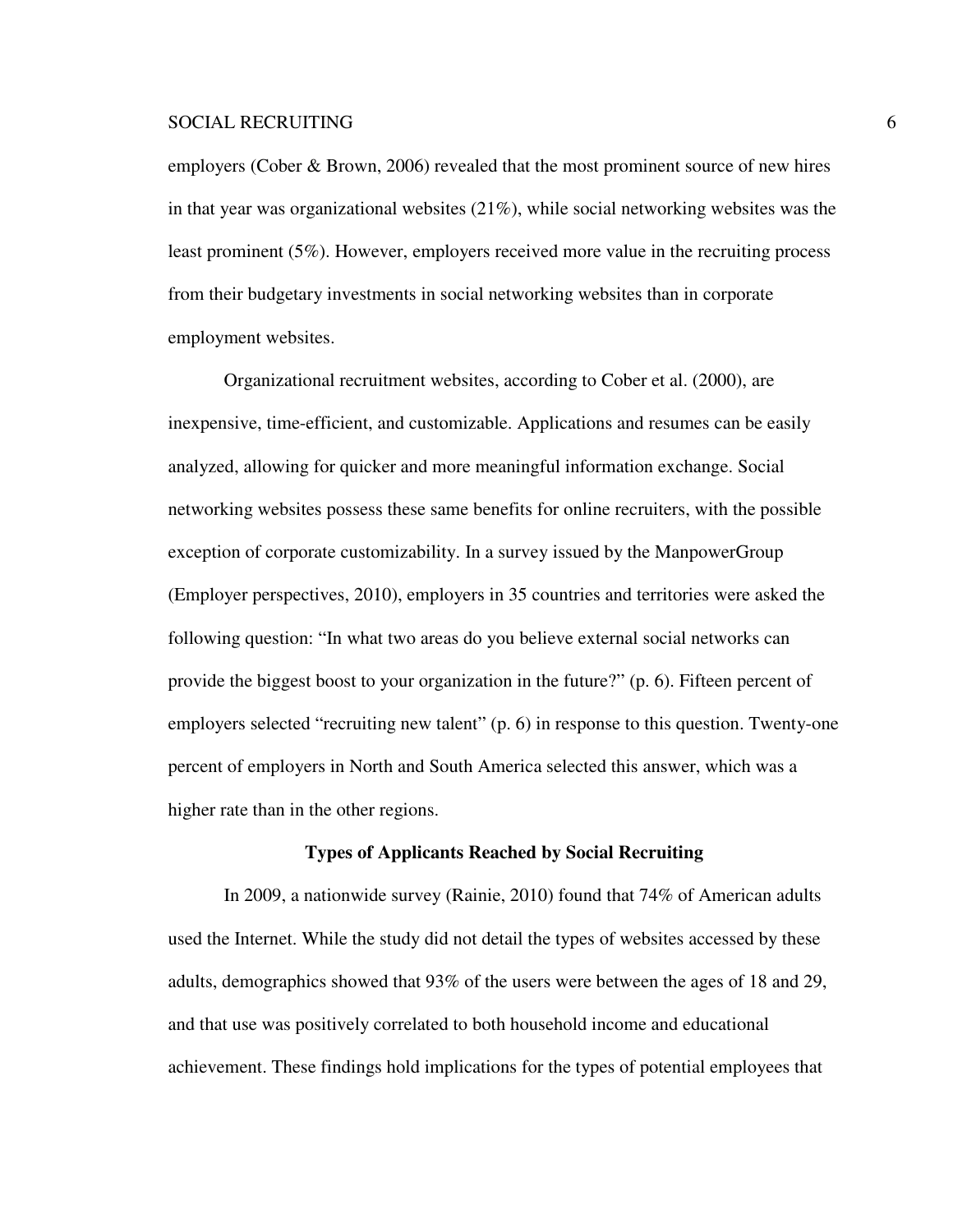online recruiters can access as they seek to fill open positions within their organizations. According to another study (Young & Foot, 2006), a jobseeker's opinion of corporate recruitment websites in general influences his response to online recruitment methods. The design and content of these recruiting websites were found to be significant in jobseekers' decisions to apply for certain positions, and it is reasonable to conclude that the design and content of social networking websites, as well as the pages or profiles hosted by them, have similar effects.

 A common assumption is that business-oriented social networking websites, such as LinkedIn, are frequented mostly by the desirable demographic of passive jobseekers. Dekay (2009), who claimed this assumption is not valid, defined the passive jobseeker as one who is currently employed and not looking for a career change, but who would be a valuable gain to an organization able to lure him away from his current position. LinkedIn was instead found to consist primarily active jobseekers, which are defined as those who are currently employed but seeking new career ventures.

 Applicant attraction and person-organization (P-O) fit also help to determine the type of applicants who can be effectively reached through social recruitment methods. Through these new technologies, applicants can now provide information about their values and preferences, and potential employers can provide feedback regarding P-O fit before formal hiring techniques (e.g. interviewing) commence. A study (Dineen, Noe, and Ash, 2002) found that feedback about applicants' potential fit with the organization enhanced their attraction. As could be expected, however, this study also found that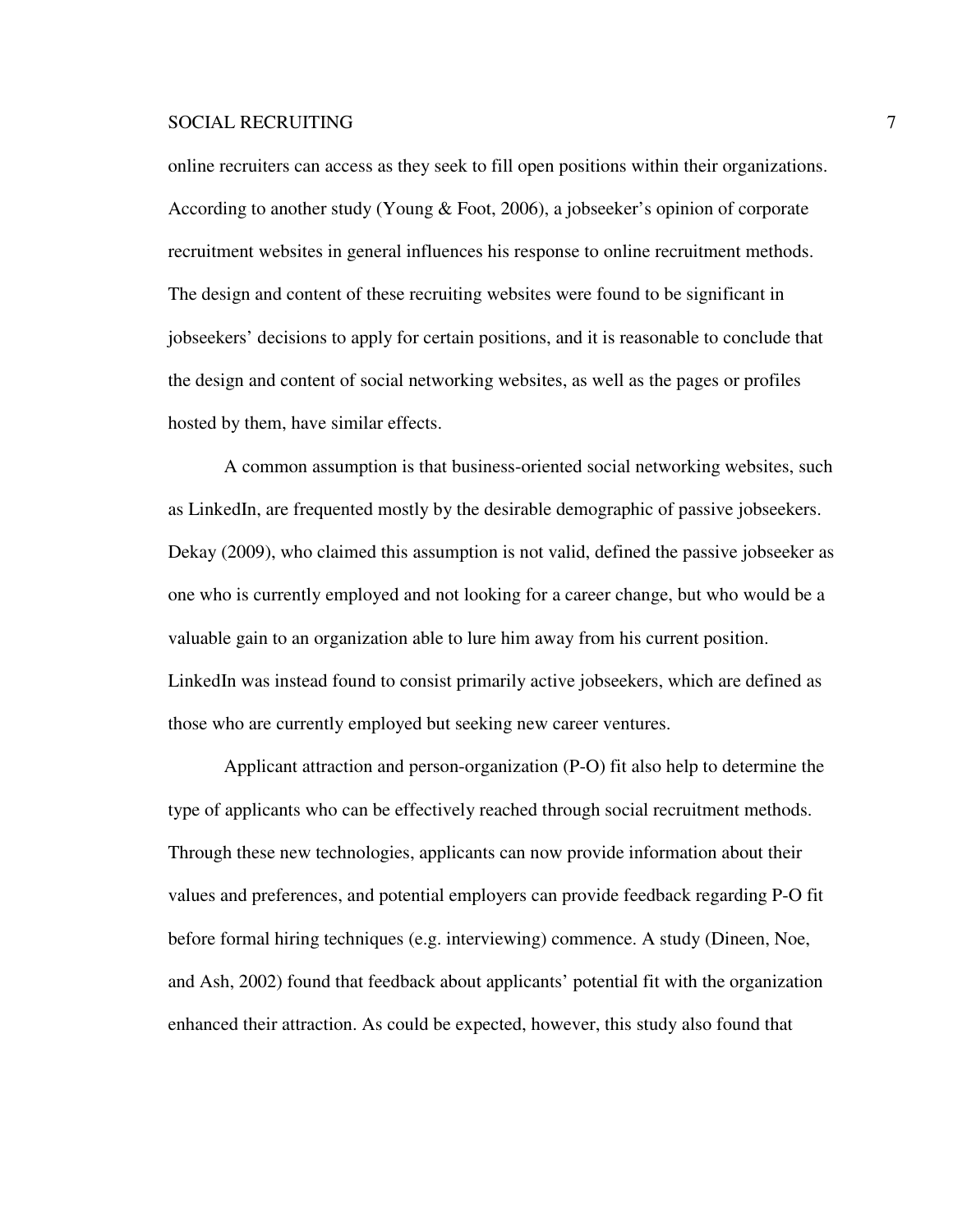individuals weigh such feedback against their own impressions rather than accepting it blindly.

### **Applicant Screening and Legal Implications**

 A questionnaire written and disseminated by Verhoeven and Williams (2008) found that employers believe that social recruitment makes discrimination a more probable issue in the hiring process. Research commissioned by Microsoft (Online reputation, 2010) found that many companies consider online screening a formal part of their hiring process, that 70% of U.S. recruiters surveyed have rejected applicants due to online content they found, that recruiters worldwide believe the use of online screening will grow, and that consumers have mixed opinions regarding the appropriateness of recruiters' online screening tactics and the significance their online reputations play in hiring decisions.

 According to McCreary (2010), the availability of online information puts employers in a difficult situation. For instance, what does a recruiter do with information about a candidate that cannot legally be used to make a hiring decision? Perhaps the most well-known and relevant law stems from Title VII of the Civil Rights Act of 1964. Under Title VII, employers are prohibited from discrimination based on religion, sex, nationality or race (Solis, 2010). Every function of human resources is held accountable to Title VII, and the hiring process is no exception. Much of this protected information that cannot be asked on a job application or at an interview (e.g. race, sex, or nationality) can be easily discerned from content an applicant posts on a social media website, including that individual's profile picture.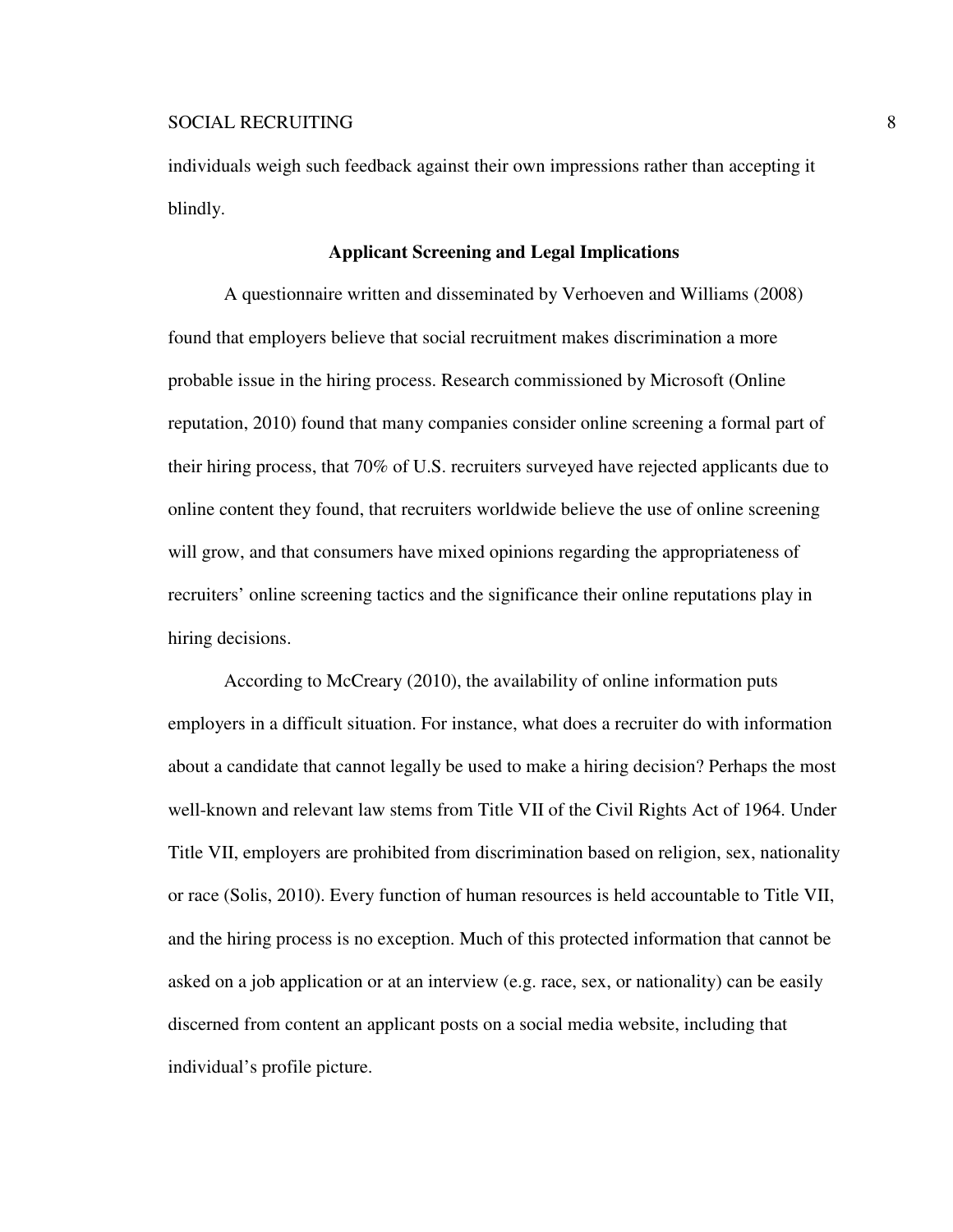To avoid legal problems, employers must keep adequate records and be mindful of particular electronic communication laws, many of which vary depending on one's industry or geographic location. Ideally, companies should have solid selection processes with imbedded screening in place to minimize the need for social media use within those procedures. However, the role of strictly professional networking websites, like LinkedIn, is uncertain in this context. While no law explicitly states that a hiring manager may not view an applicant's online profile, the gray area emerges when the information gleaned from such a profile is factored into a particular hiring decision. Applicants, too, should keep in mind that their profiles can communicate information at a glance that cannot be a legal part of an employer's hiring decision, yet cannot be forgotten. When a hiring manager sees a profile photo, for instance, it may be very difficult to disassociate that image from the applicant's name. Regulations for employment decisions exist, but the use of social media in recruiting and applicant screening functions makes such regulations challenging to define and even more difficult to enforce.

### **Method**

#### **Participants**

Twenty-five major advertising and public relations firms were selected as a sample of the entire population of such companies. The criteria for selection included a minimum annual revenue and international status, which envelops both the existence of corporate offices in countries other than the United States and the implementation of business transactions and services in foreign areas. Top managers at these firms served as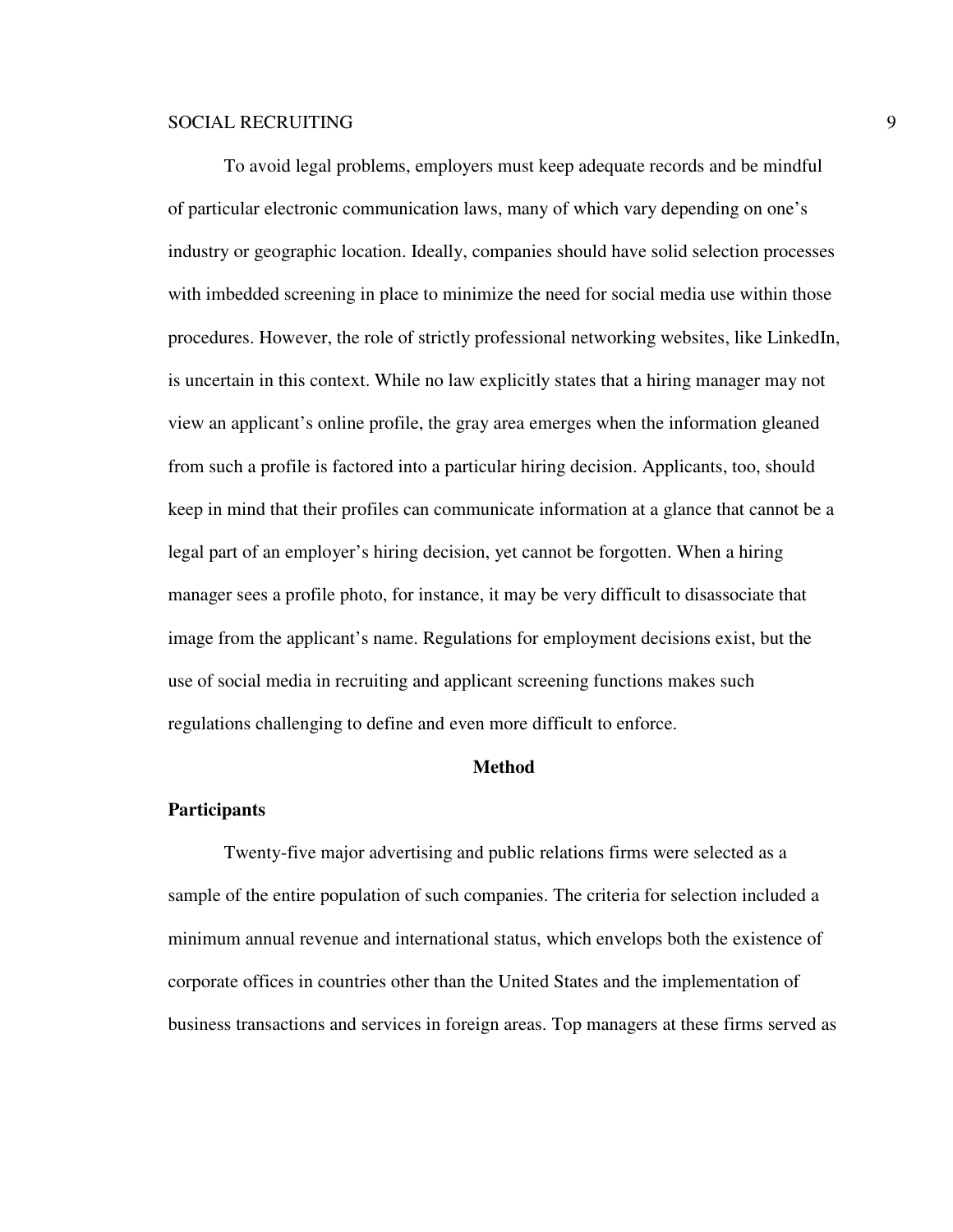the research participants. In particular, managers involved directly in hiring decisions were the ones contacted and selected for participation.

Of the twenty-five firms contacted for participation, representatives from ten participated in the research study. As such, the survey garnered a 40% response rate. The firms contacted but not secured for participation were 5W Public Relations, Campbell Ewald, Cohn & Wolfe, DDB, Fleishman-Hillard, GolinHarris, Grey Group, H+K Strategies, Ketchum, Ogilvy and Mather, Publicis Worldwide, Schwartz Communications, Wieden & Kennedy, and Young and Rubicam. Those who did participate are identified in Table 1.

| Table 1                                                |                          |                                   |  |  |  |
|--------------------------------------------------------|--------------------------|-----------------------------------|--|--|--|
| Participant names, job titles, and firms of employment |                          |                                   |  |  |  |
| <b>Firm Name</b>                                       | <b>Respondent's Name</b> | <b>Respondent's Job Title</b>     |  |  |  |
| <b>APCO</b> Worldwide                                  | Jessica Lee              | VP, Talent Acquisition            |  |  |  |
| <b>BBDO</b> Worldwide                                  | Debbie Lindner           | EVP, Chief People Officer         |  |  |  |
| <b>Burson-Marsteller</b>                               | Jenifer Sarver           | Director                          |  |  |  |
| <b>DraftFCB</b>                                        | Stephanie Warne          | <b>Recruiting Manager</b>         |  |  |  |
| Edelman                                                | Alyssa Boule             | VP, Recruitment                   |  |  |  |
|                                                        | Elizabeth Nguyen         | <b>Human Resources Assistant</b>  |  |  |  |
| Peppercom                                              | Sara Whitman             | <b>Senior Director</b>            |  |  |  |
| Porter Novelli                                         | Pam Maddalena            | <b>SVP, Human Resources</b>       |  |  |  |
| <b>Ruder Finn</b>                                      | Mindy Gikas              | SVP, HR and Recruiting            |  |  |  |
| <b>Waggener Edstrom</b>                                | Jodi Moore               | <b>Talent Acquisition Manager</b> |  |  |  |
| <b>Weber Shandwick</b>                                 | <b>Robert Baskin</b>     | President,                        |  |  |  |
|                                                        |                          | Weber Shandwick Atlanta           |  |  |  |

# **Instruments**

A questionnaire containing 21 questions was developed to ascertain the role of social media use in the employee-seeking strategies of each firm's top management. Seventeen questions were formatted with response choices in a Likert scale (*strongly*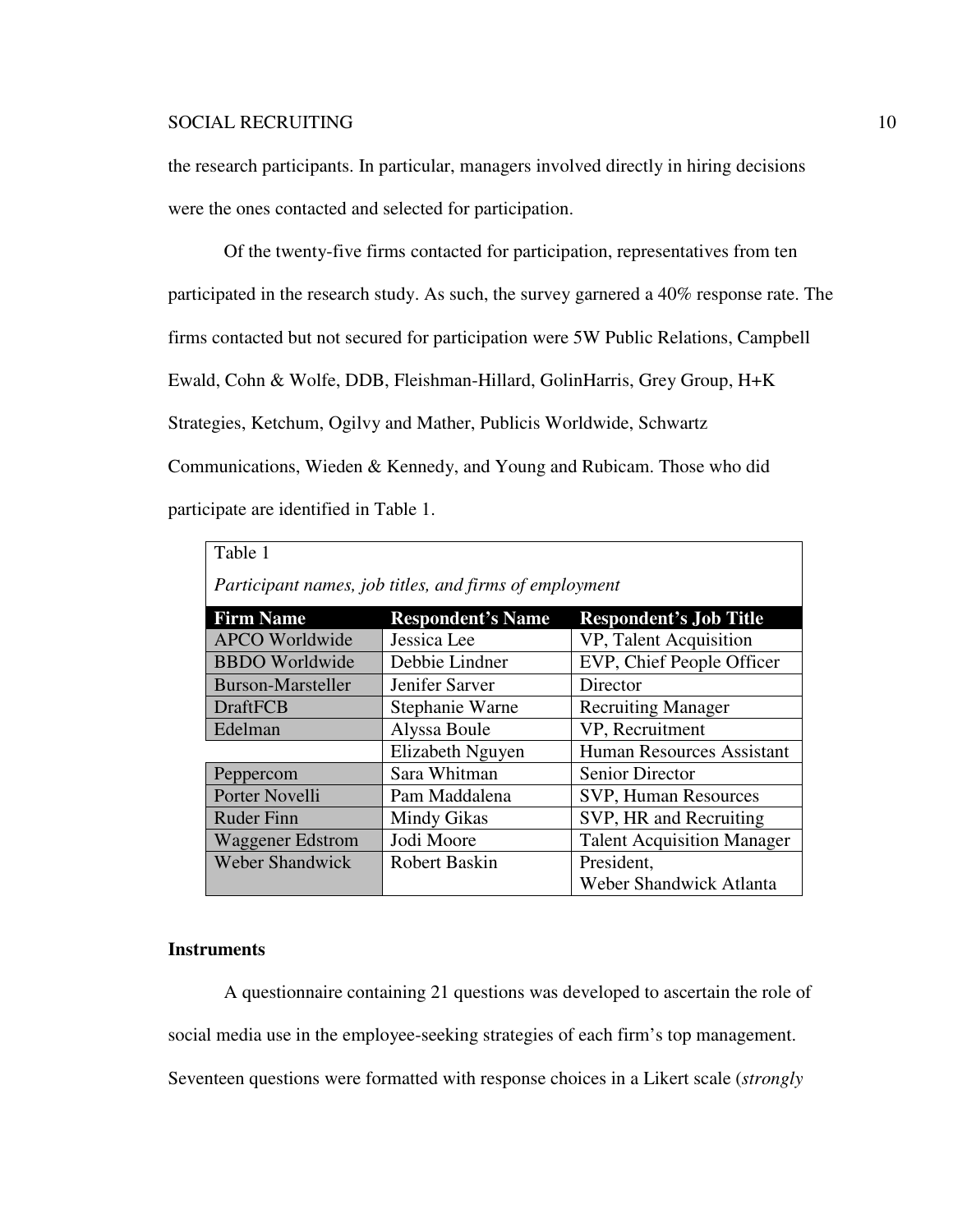*disagree*, *disagree*, *neither agree nor disagree*, *agree*, and *strongly agree*), three required numeric write-in responses, and one provided an open-ended field for a write-in response. The content of these questions will be further discussed in the following sections.

The questionnaire was divided into three major sections to explore the three aforementioned areas of research in this study. Section One, entitled "Social networking websites as employee recruitment tools," included questions to gauge respondents' perceptions of the usefulness of social media in talent recruitment, their personal frequency and likelihood of social recruiting, and their preferences and perceptions among Facebook, Twitter, and LinkedIn for social recruiting purposes. Questions in Section Two, "Types of prospects attracted through social networking recruitment," aimed to tap into respondents' perceptions of whether social recruiting is more effective for reaching applicants of a certain age or job experience level. Section Three, "Screening applicants," included questions intended to determine respondents' history of screening applicants through social media and the social networking platforms most frequently used to screen applicants. The final question was an open-ended call for a single recommendation to help a jobseeker catch the attention of a potential employer through the use of social networking websites.

### **Procedure**

The questionnaire was formatted as a Google Docs form and implemented as a web survey. Initial phone calls and emails were made in an attempt to contact and secure hiring managers at the most internationally successful advertising and public relations firms. Beginning in December 2011, the link to the survey was disseminated to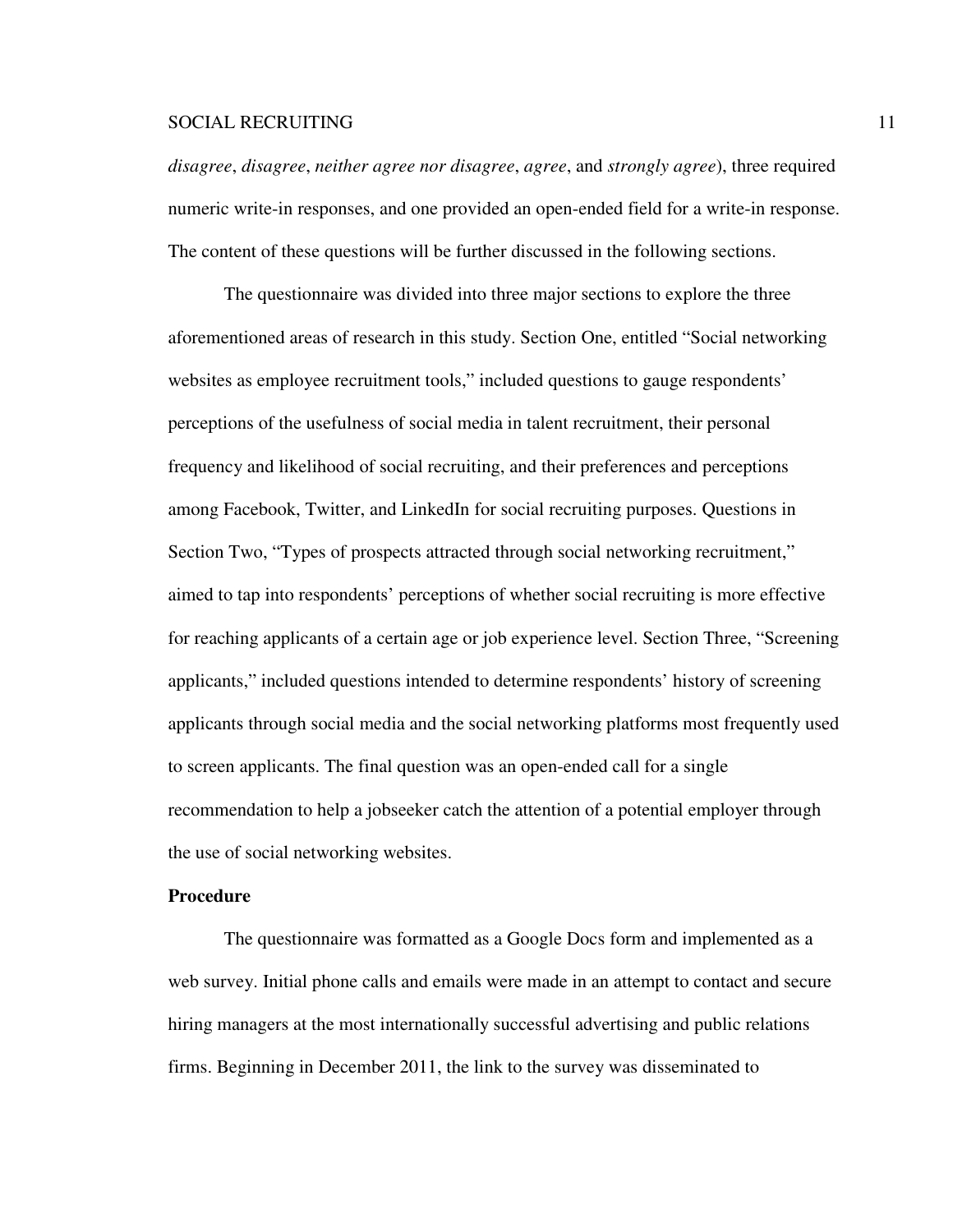participants via email. Participants could access the survey at any time and received at least one week to record their responses. All responses were collected, compiled, and analyzed by February 2012.

Respondents revealed their names, employers, and job titles. Each participant also signed a form of consent that responses would not be anonymous or confidential and that all information revealed would belong to the author of the survey. The benefits of participation, such as the prominent placement of participants' names and employers in the published study and the sharing of final results with those who participated, were made clear.

#### **Results**

The following discussion breaks down the sum of survey responses to questions in each of the three major areas analyzed in this study. In order to enhance the understanding of these results, key terms must be defined as they were in the original survey. For the purpose of this study, the term "social networking websites" refers collectively to LinkedIn, Twitter and Facebook. A "prospect" refers to an individual that an employer would like to recruit as a team member/employee, but who has not necessarily applied for employment with that particular agency. An "applicant" refers to any individual that has applied for a position, specifically or generally, at said agency. Social Networking Websites as Employee Recruitment Tools

 The first two questions of the survey sought to determine the extent to which participants believed social networking websites have the capacity to supply high-quality prospective candidates, as well as the extent to which they believed these websites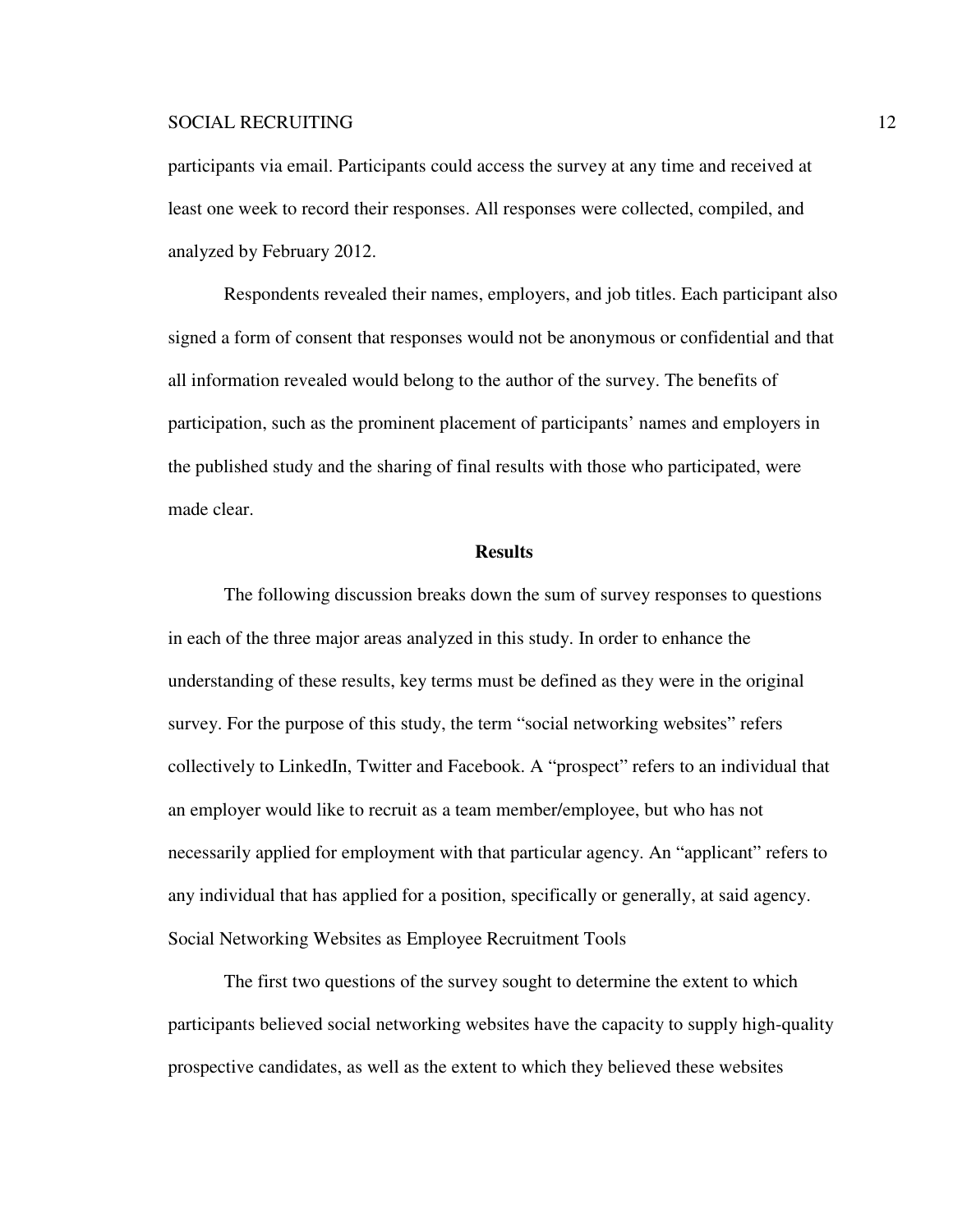provide truly meaningful insight about said prospects. Just over 45% of respondents either agreed or strongly agreed with the statement that social networking websites supply high-quality prospects. An equal number indicated neutrality on the subject, and 9% strongly disagreed with the statement. Seventy-three percent either agreed or strongly agreed that social networking websites provide meaningful insight about prospects, with 18% indicating that they neither agreed nor disagreed. Nine percent disagreed with the statement. These responses are displayed in Figure 1.



*Figure 1.* Usefulness of social networking websites in recruiting

The next two survey questions sought insight into participants' past use of social networking websites in their recruitment activities and their projected likelihood of increasing their social recruiting in the months to come. The majority of respondents (72.7%) strongly agreed that they had used a social networking website within the past twelve months to recruit a prospect. Nine percent of participants each indicated that they neither agreed nor disagreed, that they disagreed, and that they disagreed strongly. Nearly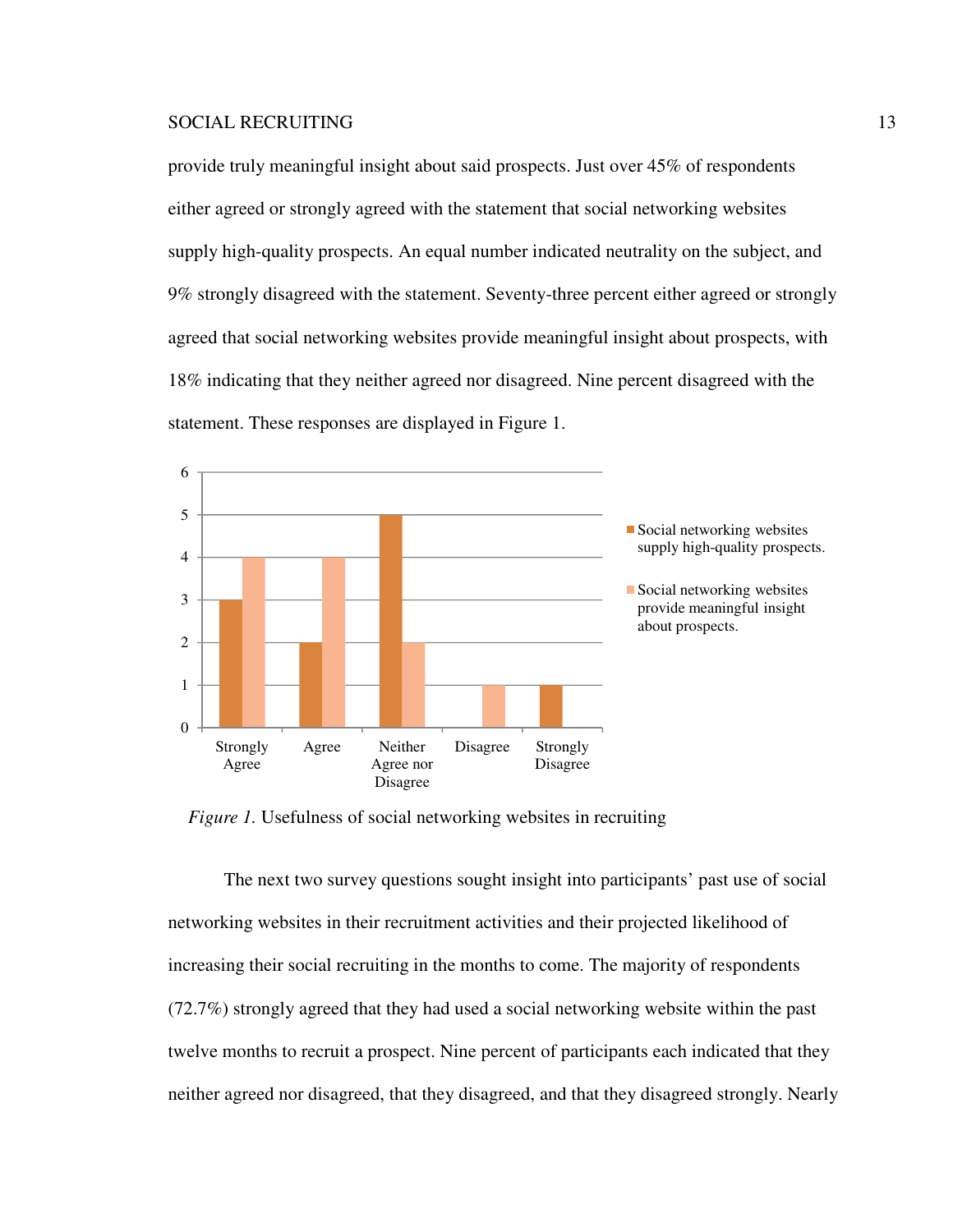64% of respondents strongly agreed that they would be likely to increase their use of social networking websites to recruit prospects within the next twelve months. Eighteen percent agreed, and 9% each indicated that they neither agreed nor disagreed and that they strongly disagreed. These results are displayed in Figure 2.



*Figure 2.* Past and projected future social recruiting efforts

Another key area of focus aimed to discover the roles that LinkedIn, Facebook, and Twitter respectively play in participants' social recruiting efforts. Nearly 73% of respondents strongly agreed that, were they to use a social networking website in their recruiting efforts, they would choose LinkedIn. About 18% agreed, and 9% strongly disagreed. Eighteen percent of respondents agreed that Facebook would be their choice, with 9% strongly disagreeing. When it came to Twitter, 18% each agreed and strongly agreed that this would be their social recruiting tool of choice. Twenty-seven percent expressed neutrality, and 9% each disagreed and strongly disagreed. Figure 3 and Table 2 address the preference level and number of prospects recruited through each website.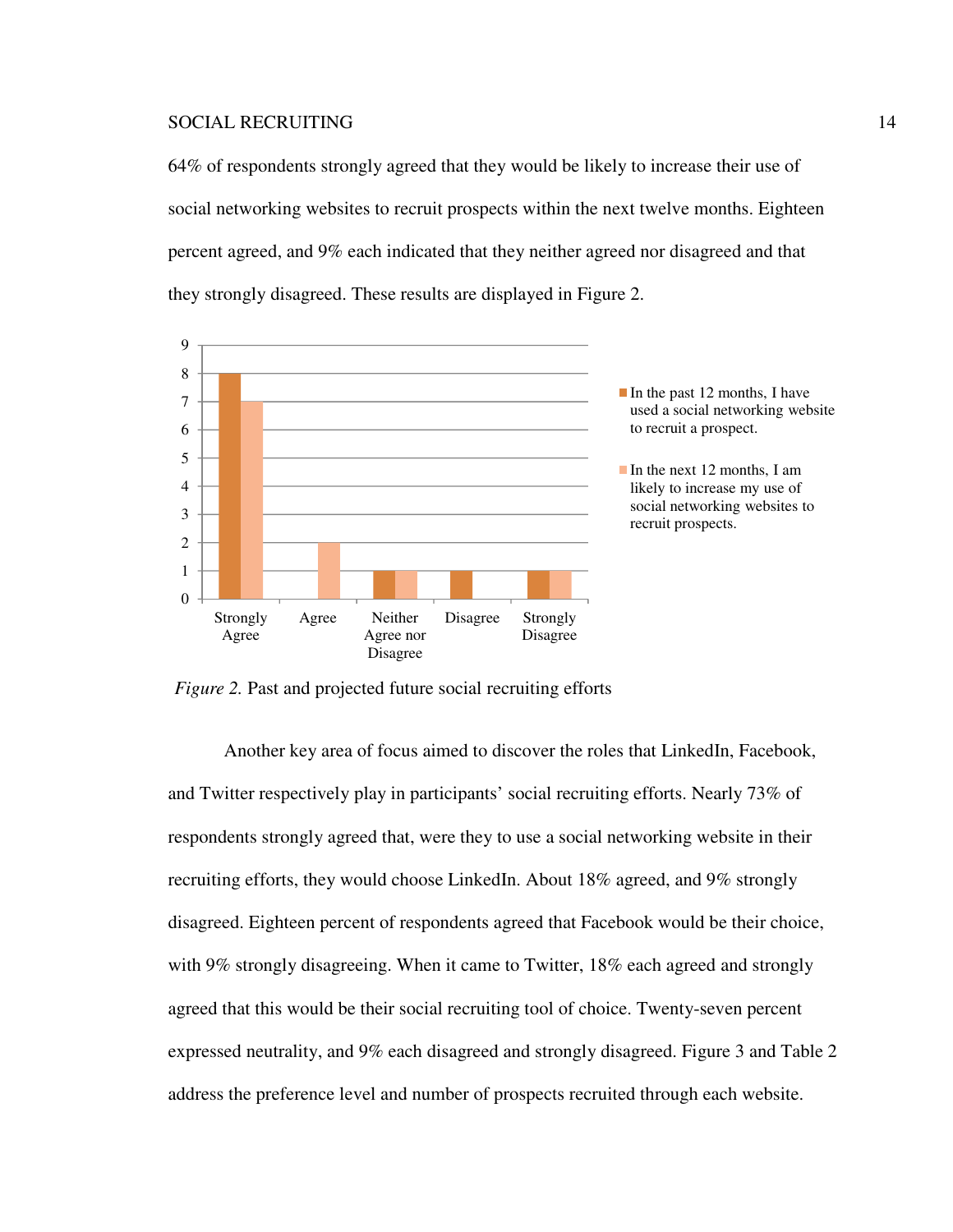

*Question: "If I were to use a social media platform to recruit a prospect, I would use* \_\_\_\_\_\_."

| Table 2                                                     |                             |                                     |    |       |  |  |
|-------------------------------------------------------------|-----------------------------|-------------------------------------|----|-------|--|--|
| Number of prospects recruited annually through each website |                             |                                     |    |       |  |  |
|                                                             | Number Number               | Website Minimum Maximum Median Mean |    |       |  |  |
| LinkedIn                                                    | $\mathcal{D}_{\mathcal{L}}$ | 500                                 | 30 | 82.77 |  |  |
| Facebook                                                    | 0                           | 200                                 |    | 21.23 |  |  |
| Twitter                                                     |                             | 200                                 | ာ  | 21.68 |  |  |

Types of Prospects Attracted Through Social Networking Recruitment

The first survey question in this section sought to determine whether participants believed that social recruiting strategies are generally more effective for recruiting certain types of applicants than others. Eighteen percent each indicated that they agreed and strongly agreed that social networking websites are effective for recruiting some types of applicants, but not other types. The majority of respondents (36%) indicated that they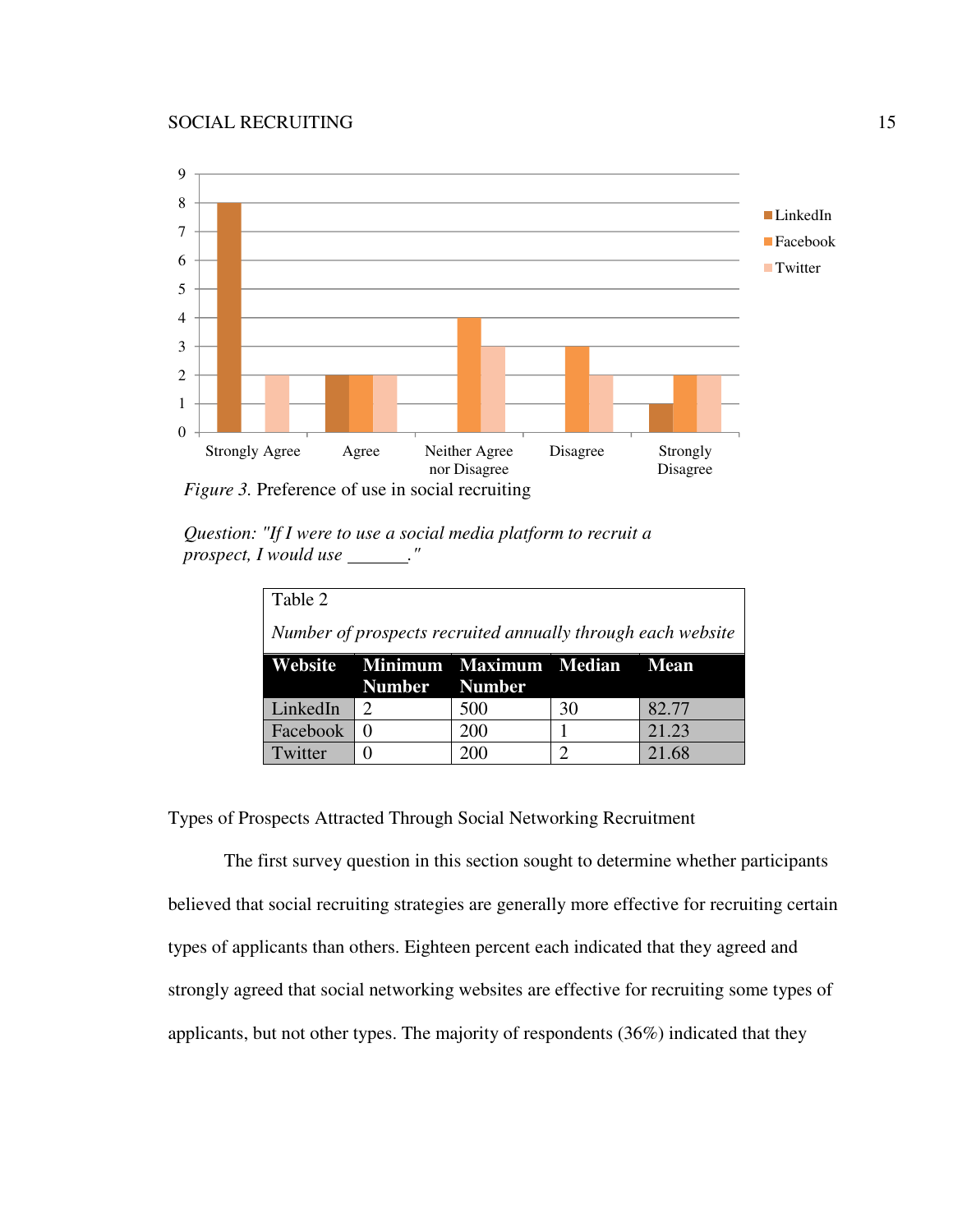neither agreed nor disagreed; 9% indicated that they disagreed; and 18% indicated that they strongly disagreed. These results are displayed in Figure 4.



applicant-dependent usefulness

*Question: "Social networking websites are effective for certain types of applicants, but not other types***.***"*

Within this area of investigation, the first determination the survey attempted to make was whether participants considered social recruiting to be more effectively used for recruiting either higher- or lower-level prospects. Twenty-seven percent each indicated that they strongly agreed, agreed, and neither agreed nor disagreed with the statement that social networking websites are effective for recruiting senior-level prospects. Eighteen percent indicated that they disagreed. Just over 36% of respondents strongly agreed that these websites are effective for recruiting junior- or entry-level prospects, while 54.5% agreed and 18% disagreed. These results are displayed in Figure 5.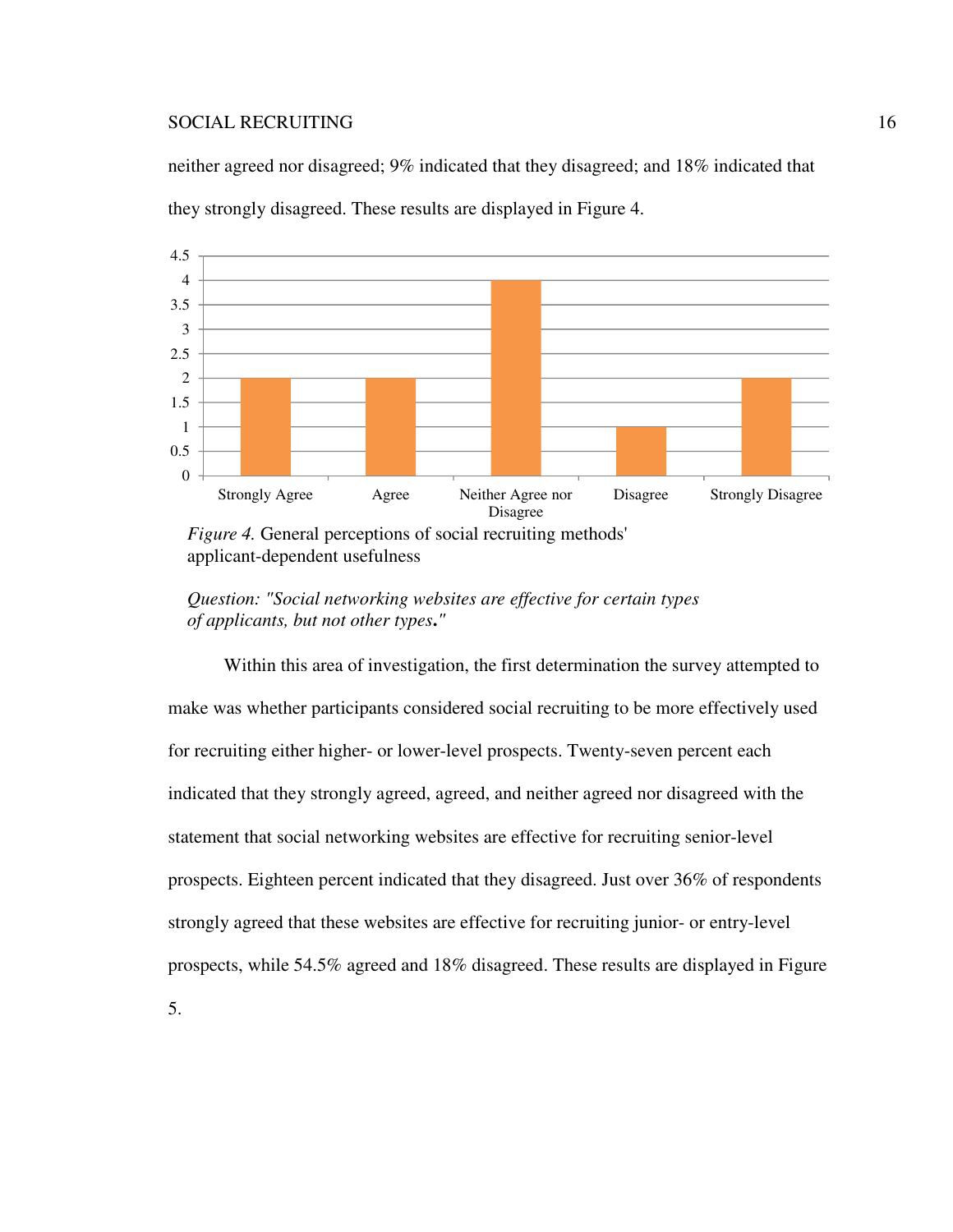

*Figure 5.* Job level-specific social recruiting

The other main area of study related not to prospects' job levels, but to their ages. Thirty-six percent of respondents strongly agreed with the statement that social networking websites are effective for recruiting prospects under the age of 30, and 54.5% agreed. Nine percent disagreed. Only 18% of respondents strongly agreed that these websites are effective for recruiting prospects over the age of 30. Thirty-six percent each indicated that they agreed and neither agreed nor disagreed. Again, 9% disagreed. Figure 6 demonstrates the survey's findings in this area.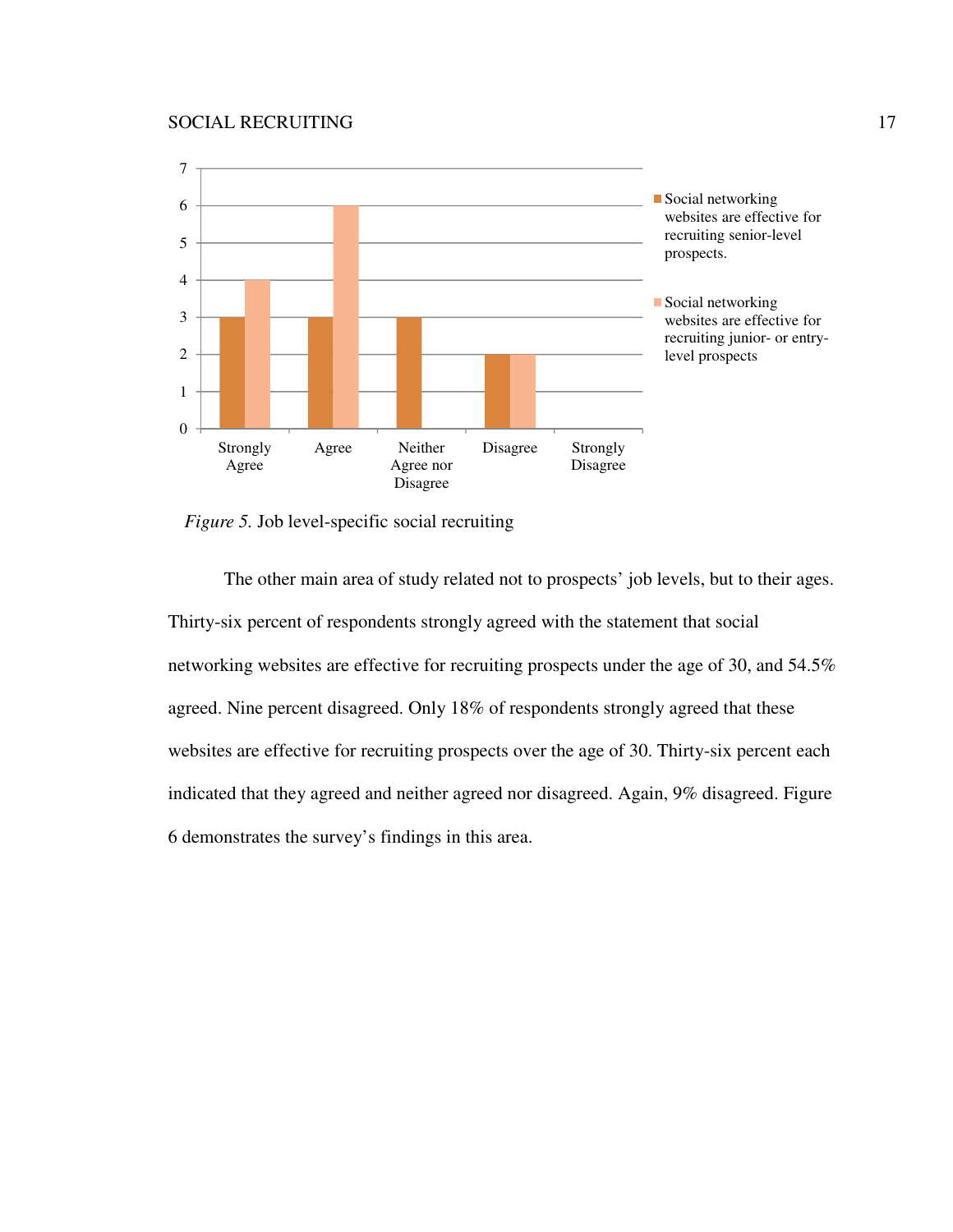

*Figure 6.* Age-specific social recruiting

### **Screening Applicants**

The final section of the survey studied the extent to which participants claimed to use social networking websites to screen job applicants. Twenty-seven percent of respondents indicated that they strongly agreed that they had looked at a social networking website to recruit job applicants. Eighteen percent agreed, and 27% indicated that they neither agreed nor disagreed. Nine percent disagreed, and 18% strongly disagreed. When asked about their use of specific social networking websites in their recruitment efforts, 81.1% strongly agreed that they had used LinkedIn to do so. Eighteen percent each agreed and indicated that they neither agreed nor disagreed. For Facebook, 36% strongly agreed; 27% agreed; and 18% each indicated that they neither agreed nor disagreed, and disagreed. When it came to Twitter, 36% strongly agreed; 18% agreed; 27% neither agreed nor disagreed; and 9% each disagreed and strongly disagreed. Figures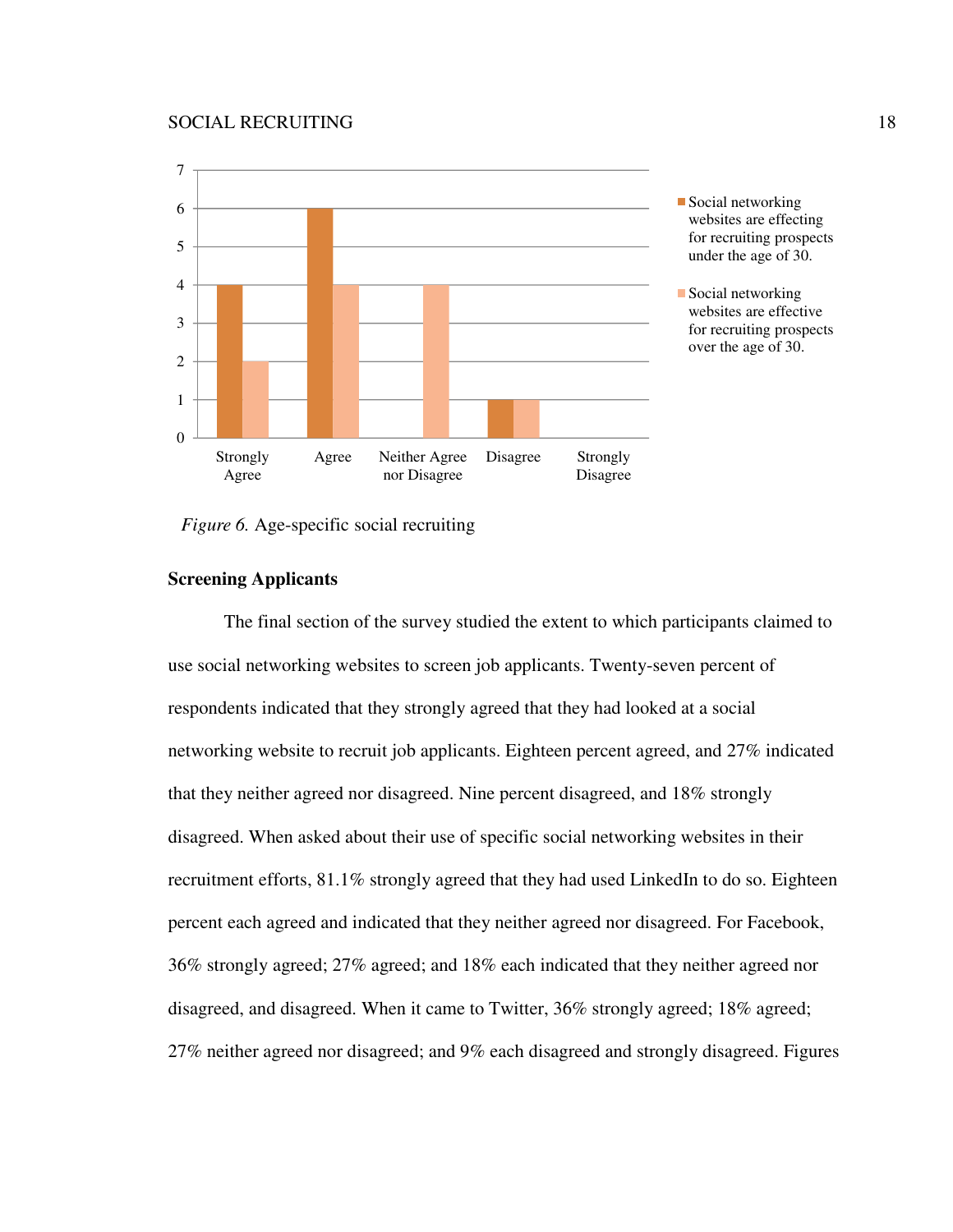7 and 8 display the results of participants' general and website-specific social screening behaviors.



*Figure 7.* General use of social networking websites in applicant screening





*Figure 8.* Specific use of social networking websites in applicant screening

*Question: "I have looked at an applicant's page before making a hiring decision."*

In the final closed-ended question on the survey, participants were asked to rate their level of agreement with the following statement: "If an applicant is rejected based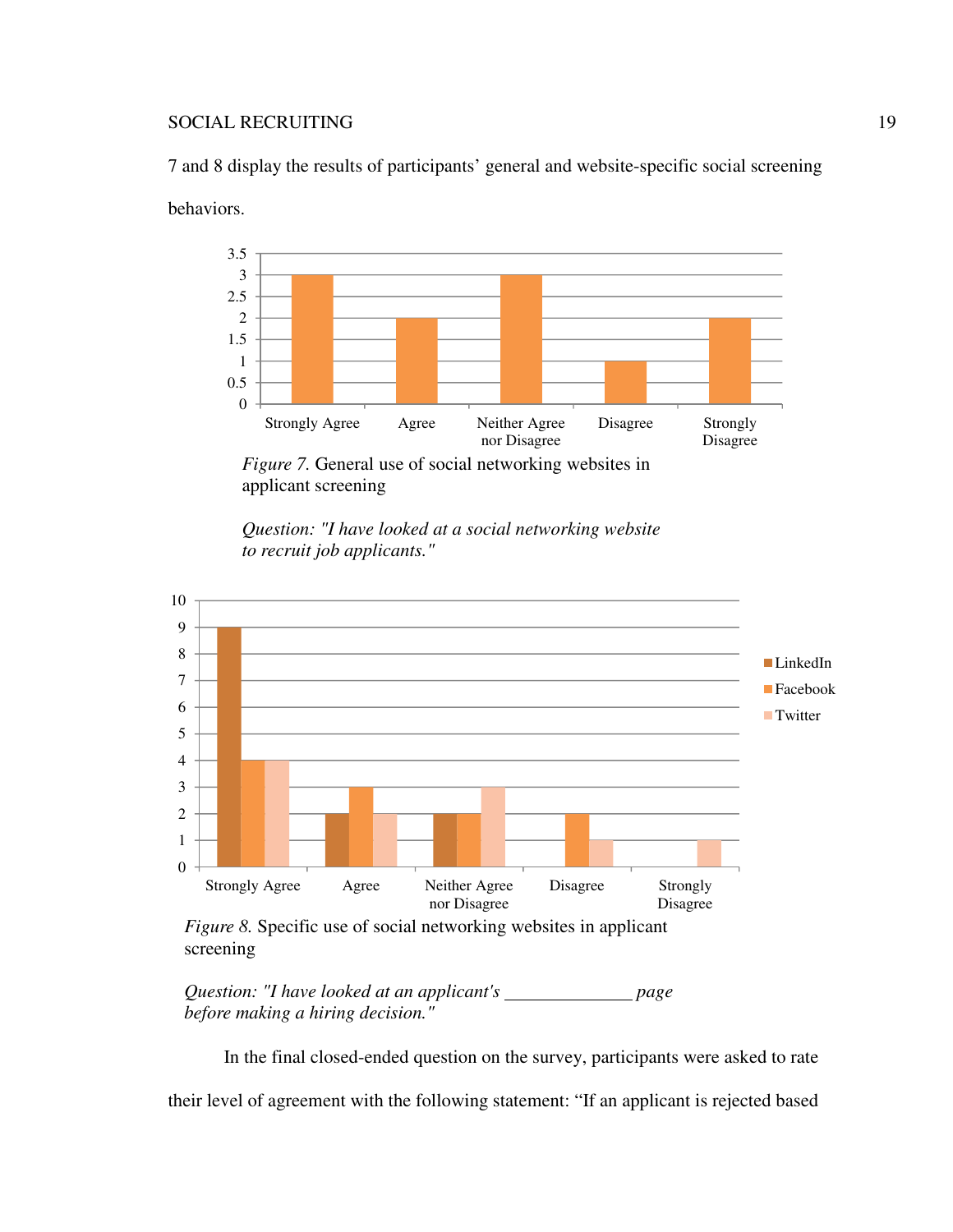on information found on a social networking website about that individual, said applicant should be informed of that content's contribution to his or her rejection." Nine percent strongly agreed; 18% agreed; 27% indicated that they neither agreed nor disagreed; 18% disagreed; and, completing the even spread, 9% strongly disagreed. These results are shown in Figure 9.



*Figure 9.* Rejected applicant's right to know *Respondents who skipped this question: 2*

The final question offered the opportunity for open-ended responses to the following question: "In your opinion, what single recommendation would help a prospect catch the attention of a potential employer through the use of social networking websites?" Table 3 highlights several insightful responses to this question.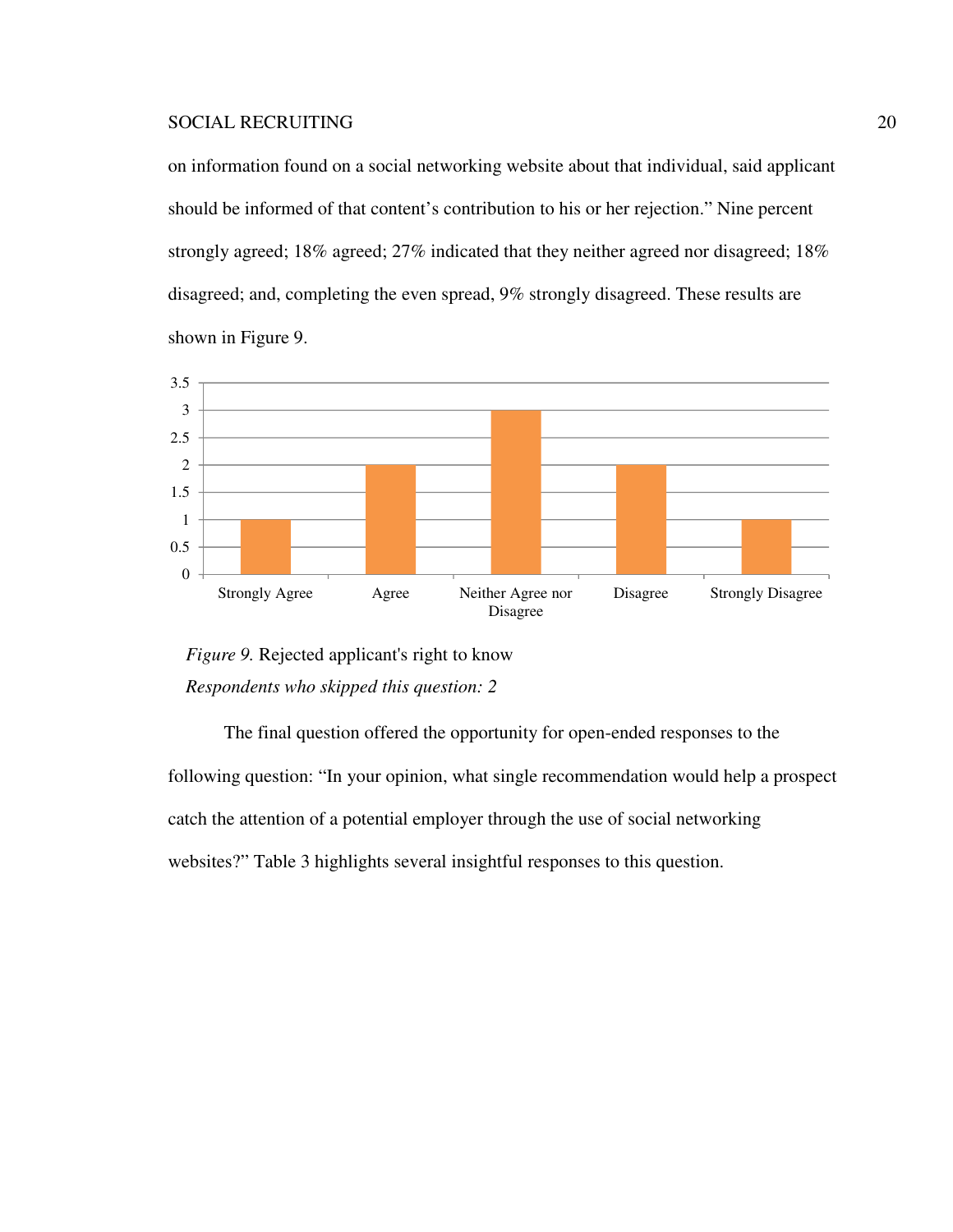Table 3

*Recommendations for jobseekers utilizing social networking websites* 

| <b>Recommendation</b>                          | <b>Respondent</b> | Firm                  |
|------------------------------------------------|-------------------|-----------------------|
| "Include professional, thoughtful content that | Jessica Lee       | <b>APCO</b> Worldwide |
| demonstrates great writing plus shows an       |                   |                       |
| interest in issues or an industry."            |                   |                       |
| "Demonstrate an understanding of how to use    | Jenifer Sarver    | Burson-Marsteller     |
| social media for business purposes."           |                   |                       |
| "Participate in the content of you network and | Stephanie Warne   | <b>DraftFCB</b>       |
| site. Tweet, keep your LinkedIn profile up to  |                   |                       |
| date, blog, create a fan base and following,   |                   |                       |
| stand out amongst your peers."                 |                   |                       |
| "Build up your profile on LinkedIn to attract  | Elizabeth Nguyen  | Edelman               |
| recruiters."                                   |                   |                       |
| "Ensure key words on your profile are those"   | Mindy Gikas       | <b>Ruder Finn</b>     |
| that a potential employer might use to find    |                   |                       |
| someone like you."                             |                   |                       |
| "The number one thing is to make sure you are  | Jodi Moore        | Waggener              |
| representing what you are passionate about     |                   | Edstrom               |
| and your brand. If you tell me your passion is |                   |                       |
| around X, but you are not even talking about   |                   |                       |
| X on social networking sites, how will that    |                   |                       |
| potential employer know your passions and      |                   |                       |
| interests?"                                    |                   |                       |

### **Discussion**

 According to survey results, participants believed to a reasonable degree that the content available on social networking websites provided meaningful insight about prospects. However, 27% of respondents either disagreed with this statement or indicated a neutral perception. While any number of factors may serve as potential reasons for these negative responses, several widely acknowledged possibilities include the selfmanipulability of online personas and the inconsistency of content across social networking profiles. Without any sort of qualitative follow-up to the responses offered by these participants, no certain or concrete conclusions can be drawn about why these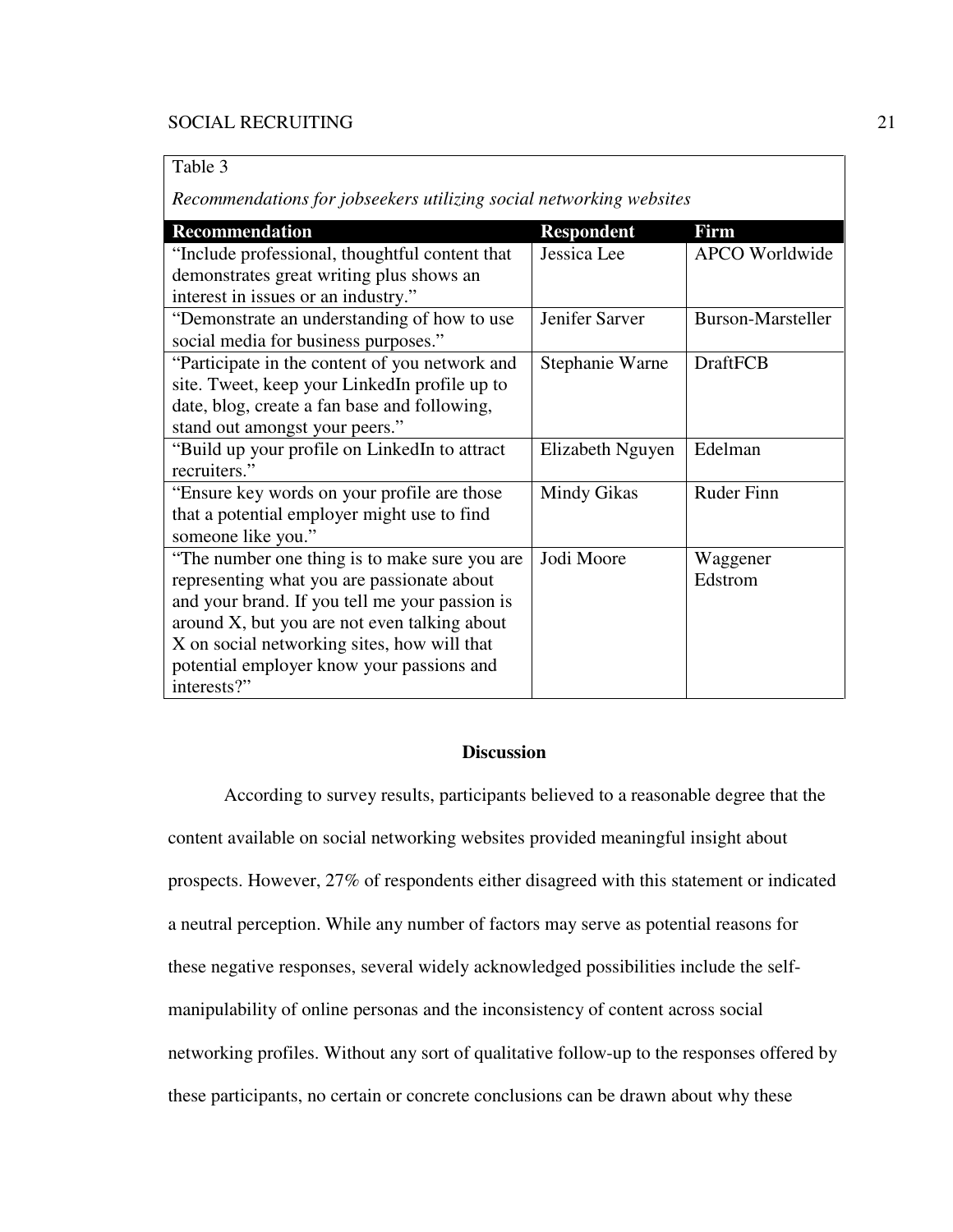responses were given. As a whole, though, it is clear that hiring managers agree that social networking websites have value as a recruitment tool, in that they do provide a measure of pertinent information about candidates.

In relation to their perceptions of social networking websites' capacity for providing meaningful insight about prospects, survey respondents were slightly less convinced that these websites provided high-quality prospects for a given position. As mentioned in the literature review, online recruitment in general tends to generate a much higher volume of applicants to any given position; and with this increase of applicants increases both the number of unqualified and qualified job candidates. Forty-five percent of survey respondents indicated neutrality about their perceptions of whether social networking websites provide high-quality prospects. While the other 55% fell more on the side of agreement than disagreement, the data is not clear enough to determine a definite trend in either direction. An interesting addition to this aspect of the study would be to predetermine the qualifications employers considered to indicate a high-quality prospect in a given job position, and to determine the percentage of candidates recruited through social networking websites that displayed these qualifications. Thus, an exact conclusion could be drawn regarding the capacity of social recruiting to provide highquality prospects.

Keeping in step with current trends, the majority of respondents revealed that they had used social networking websites for recruitment purposes in the past 12 months and were likely to increase their social recruiting efforts in the next 12 months. This finding alone holds tremendous implications for those on the other side of the social recruiting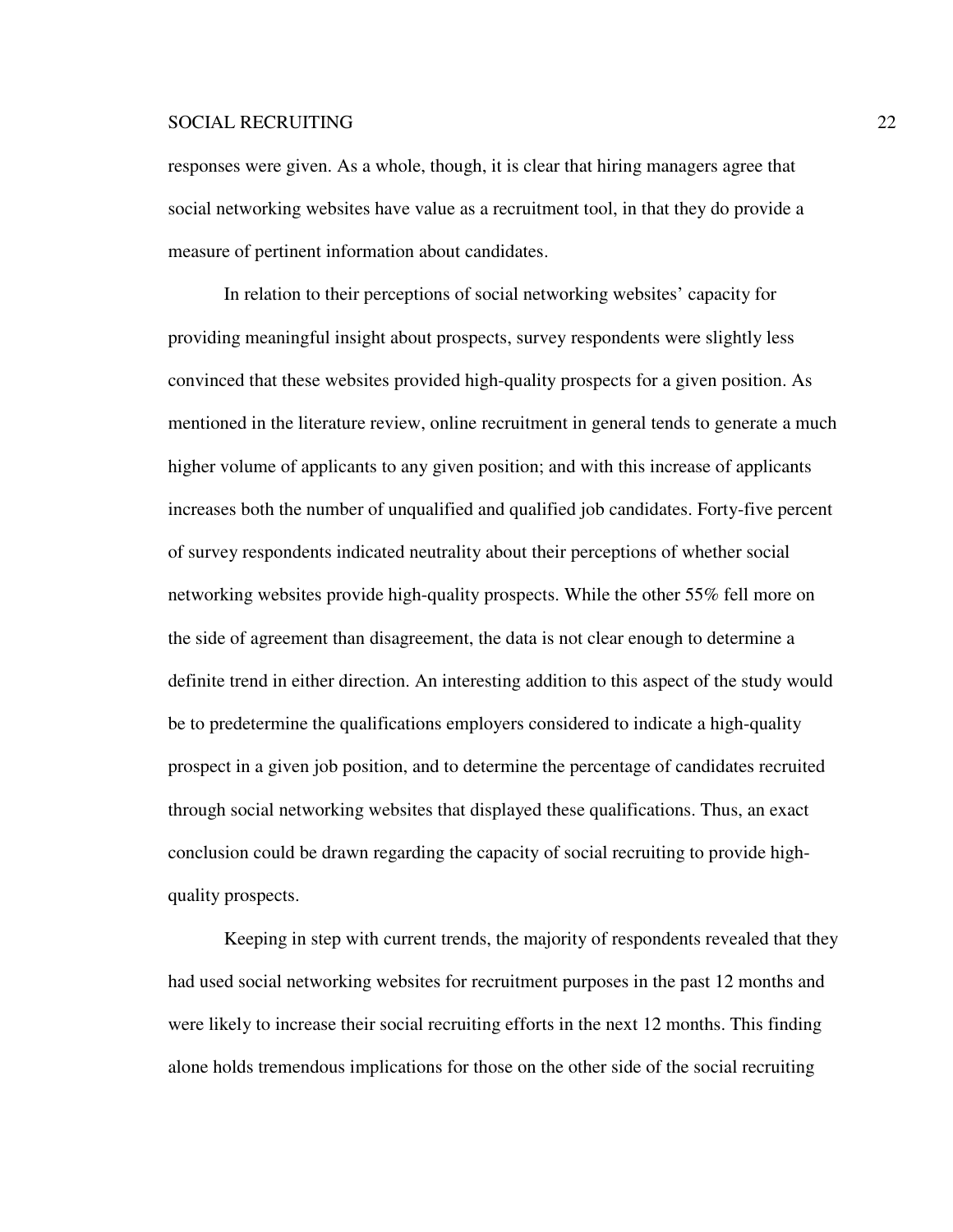phenomenon, i.e. jobseekers who are utilizing social networking websites in their quest for employment. Seventy-two percent of the hiring managers surveyed strongly agreed with the statement that they had participated in social recruiting within the past 12 months, and 63% indicated that they would *increase* their use of social recruiting methods within the following 12 months. Not only do these results demonstrate the robustness of social recruiting practices at this point in time, but they predict an increasingly prominent role of social networking websites in future talent acquisition efforts.

Of the three social networking websites offered as options in the survey, LinkedIn was clearly was the website of choice for social recruiters. Twitter followed at a distance, with Facebook close behind it. LinkedIn's leadership is not surprising, as it is a professional networking website by design, whereas Twitter and Facebook were intended first to be used socially and later adopted for use in marketing and other professional functions. Twitter's one-on-one style and direct messaging option allow for targeted social recruiting efforts. While Facebook allows for just as much interactivity, the distinction between an individual user's personal content and professional life is often illdefined. Likewise, because social media in general is so new and emerging, rules of the game have not been firmly established. While one user may optimize his Facebook with resume-like information in an attempt to catch the attention of corporate recruiters, another user may prefer to use his Facebook strictly to share photos of his family and friends and would feel a targeted approach from a recruiter was nothing short of an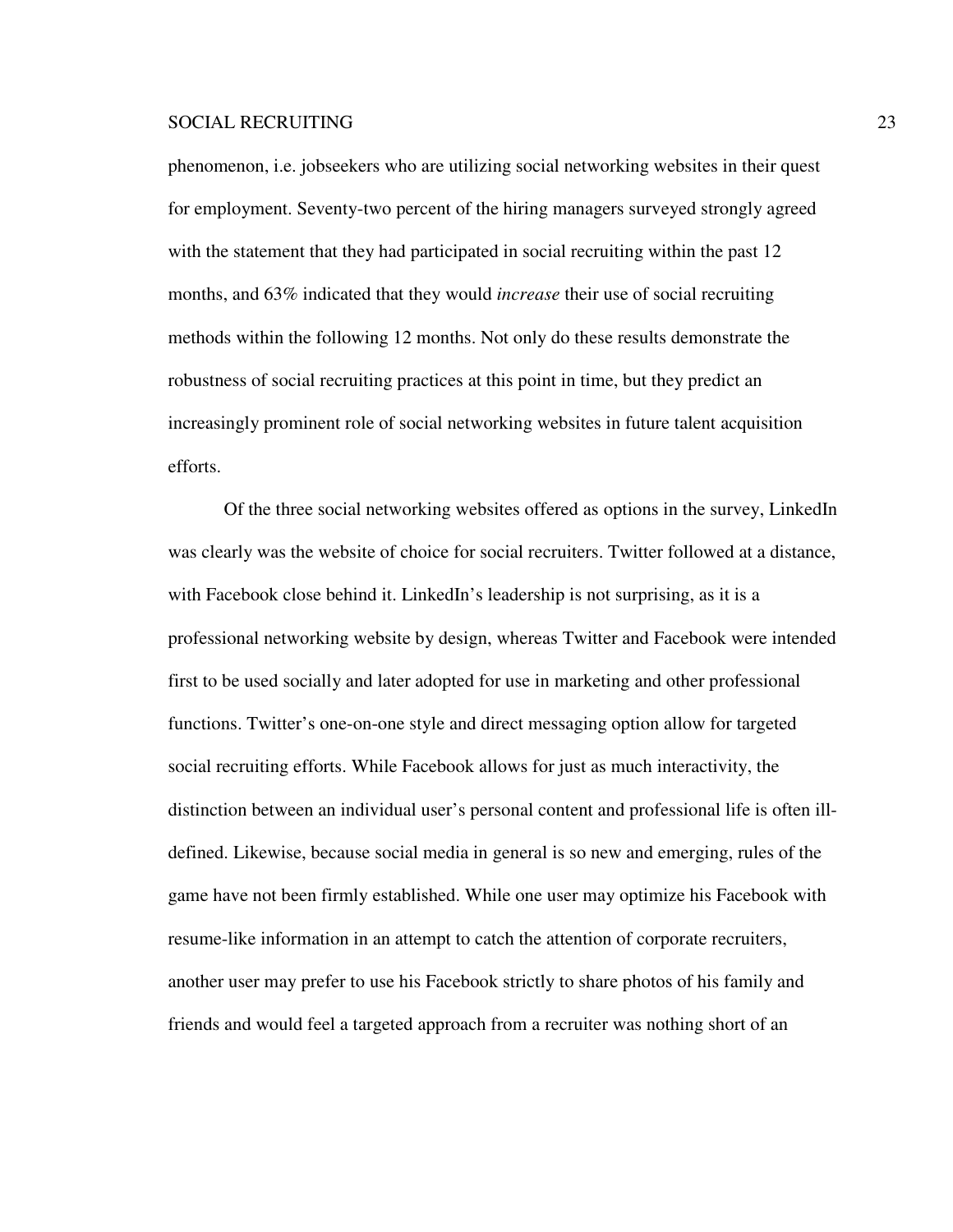obstruction of his personal space and freedom. For these and other reasons, the effectiveness of Facebook as a social recruiting tool has yet to be decided.

Responses for the number of prospects recruited annually through each website (LinkedIn, Facebook, and Twitter) were across the board. For instance, one respondent claimed to recruit an average of two prospects through LinkedIn each year, while another respondent's estimate was 500. The inconsistency of responses to this survey question speaks to the growing and dynamic nature of the social recruiting practice. Again, a follow-up qualitative analysis of participants' responses would provide a wealth of relevant insight into the variation among these numbers. Another area of study would be to discern if recruiters use different strategies in their efforts to recruit prospects through LinkedIn, Facebook, or Twitter or if different reasoning goes into their choices to use one social networking website instead of another.

 No real pattern was established in respondents' general perceptions of whether social recruiting was more effective for targeting certain types of prospects than others. The majority of survey participants neither agreed nor disagreed, and there was a relatively even spread between the responses of *strongly agree* and *strongly disagree*. When this issue was broken down more specifically, it was revealed that respondents considered social recruiting to be more effective for reaching entry- or junior-level prospects than senior-level prospects. However, the results did not show that social recruiting was altogether ineffective for recruiting senior-level prospects. On the contrary, 55% of respondents either agreed or strongly agreed that social networking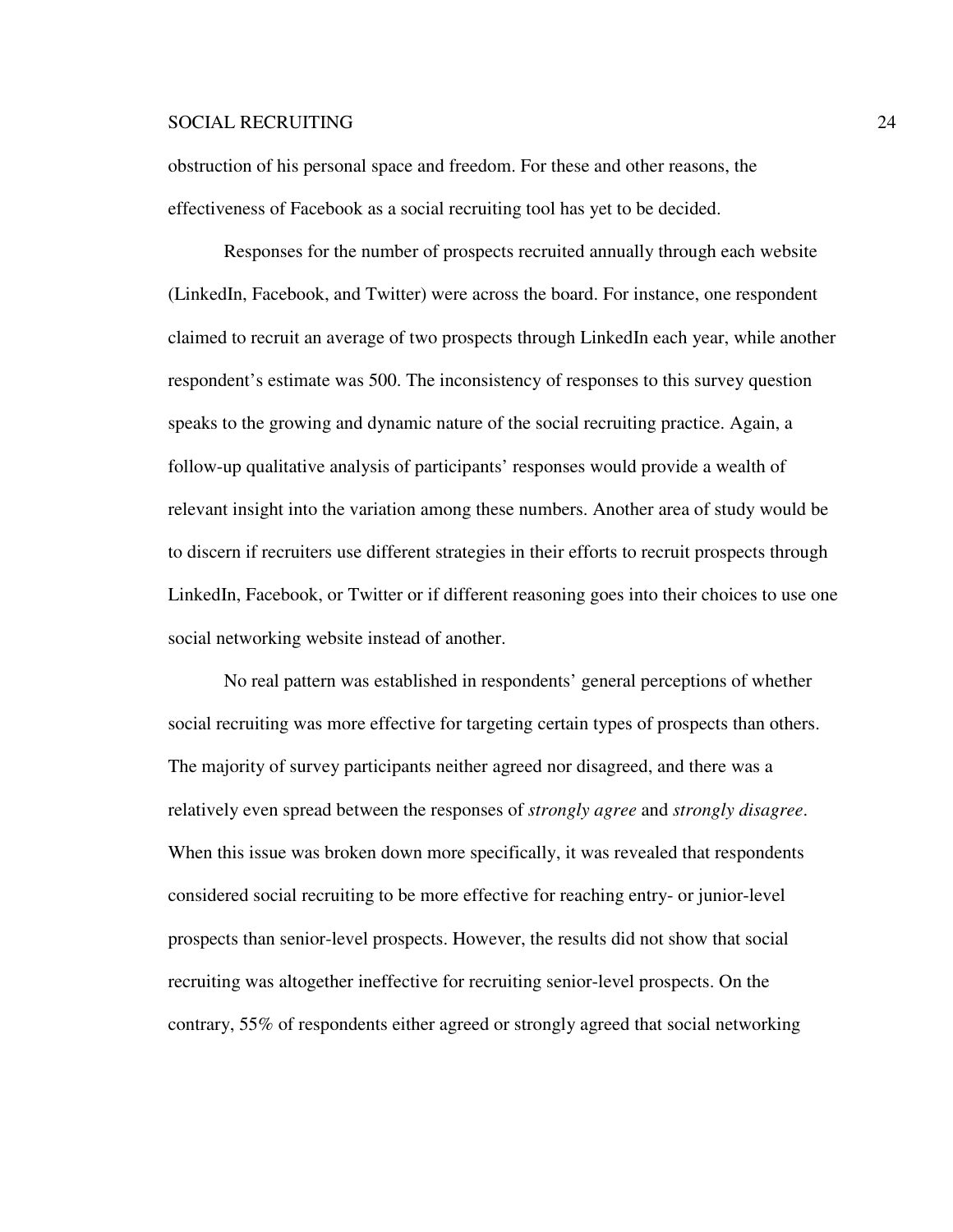websites are effective for recruiting senior-level prospects, and 27% indicated that they were neutral on the subject.

Correspondingly, results showed that participants also considered social recruiting to be more effective for reaching prospects under the age of 30 than those over the age of 30. There was a greater separation between the "strongly agree" option for these two choices than between the aforementioned job level variables, indicating that the surveyed hiring managers as a whole feel that age is a slightly stronger variable in the effectiveness of social recruiting than is job level. While it is not entirely surprising that respondents deem social networking websites an appropriate outlet to reach younger adults, the number of older adults active on social media continues to increase, according to Madden (2010). If this trend continues, perceptions of the social recruiting practice's relevance to prospects over the age of 30 may continue to rise in the future as well.

 Again, no clear trend was distilled from participants' responses regarding whether they had or had not screened an applicant (i.e. checked said applicant's social media presence, usually for any content that would change an employer's mind or provide a final flash of insight into the character or lifestyle of the candidate, before making a formal hiring decision) using social networking websites. Thirty percent of respondents offered a neutral response regarding their history of social screening, with a relatively even spread across the categories of agreement and disagreement (although a slightly higher number conceded that they had screened applicants using social networking websites than indicated that they had not). With the ubiquity of profiles on LinkedIn, Twitter, and Facebook, as well as the extent to which social screening is discussed in the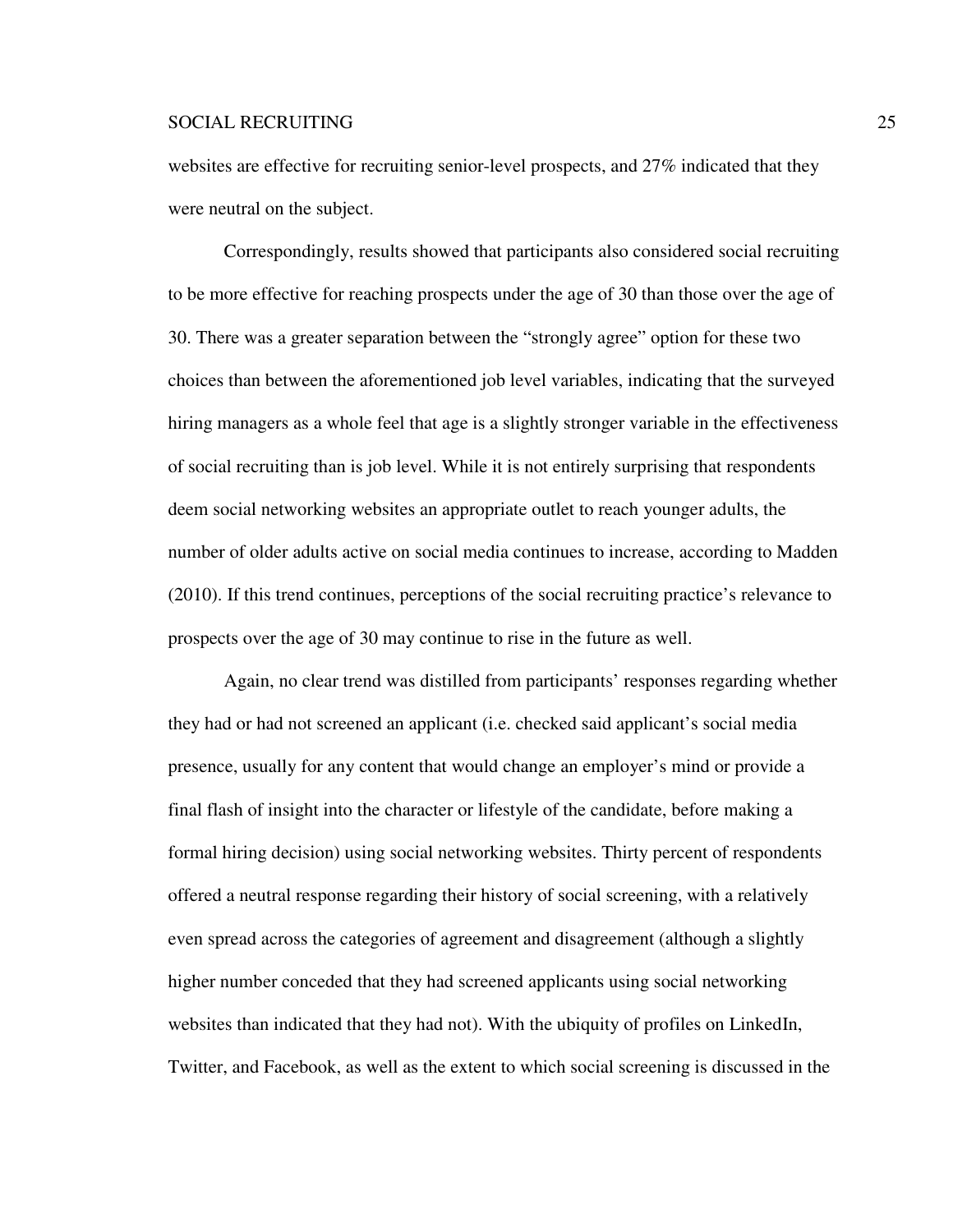literary works of human resources professionals and corporate headhunters, it was a bit surprising that this finding lacked a clear indication that social screening is a universal practice. Whether this is due to legal restrictions on hiring practices is yet to be determined.

 When respondents did use social networking websites for screening applicants, however, LinkedIn was again the most frequently used, followed this time by Facebook and then Twitter. While LinkedIn's professional nature contributes to this finding, some have speculated that Facebook or Twitter may be more reliable in their portrayals of a candidate's true character. The idea behind this claim is that an individual can essentially list their resume on LinkedIn and put their best professional foot forward, while keeping his personal life quite separate and using Facebook to share that side of him. Again, questions arise as to the appropriateness of hiring managers viewing content that would be off limits in a traditional interview setting. However, the current study's findings do not support this idea. Rather, they dispel the notion that hiring managers are more interested in the private social lives of candidates, which are represented by Facebook, than they are in the professional achievements and qualifications of those they want to recruit to their firms.

Interestingly, the data revealed scattered responses to the question of whether an applicant rejected on the basis of content revealed on his or her social networking profile should be informed of said content's role in the rejection decision. As discussed in this study's preliminary literature review, this issue speaks to an ethical gray area in which no industry standards have been widely adopted. Likewise, participants' responses to this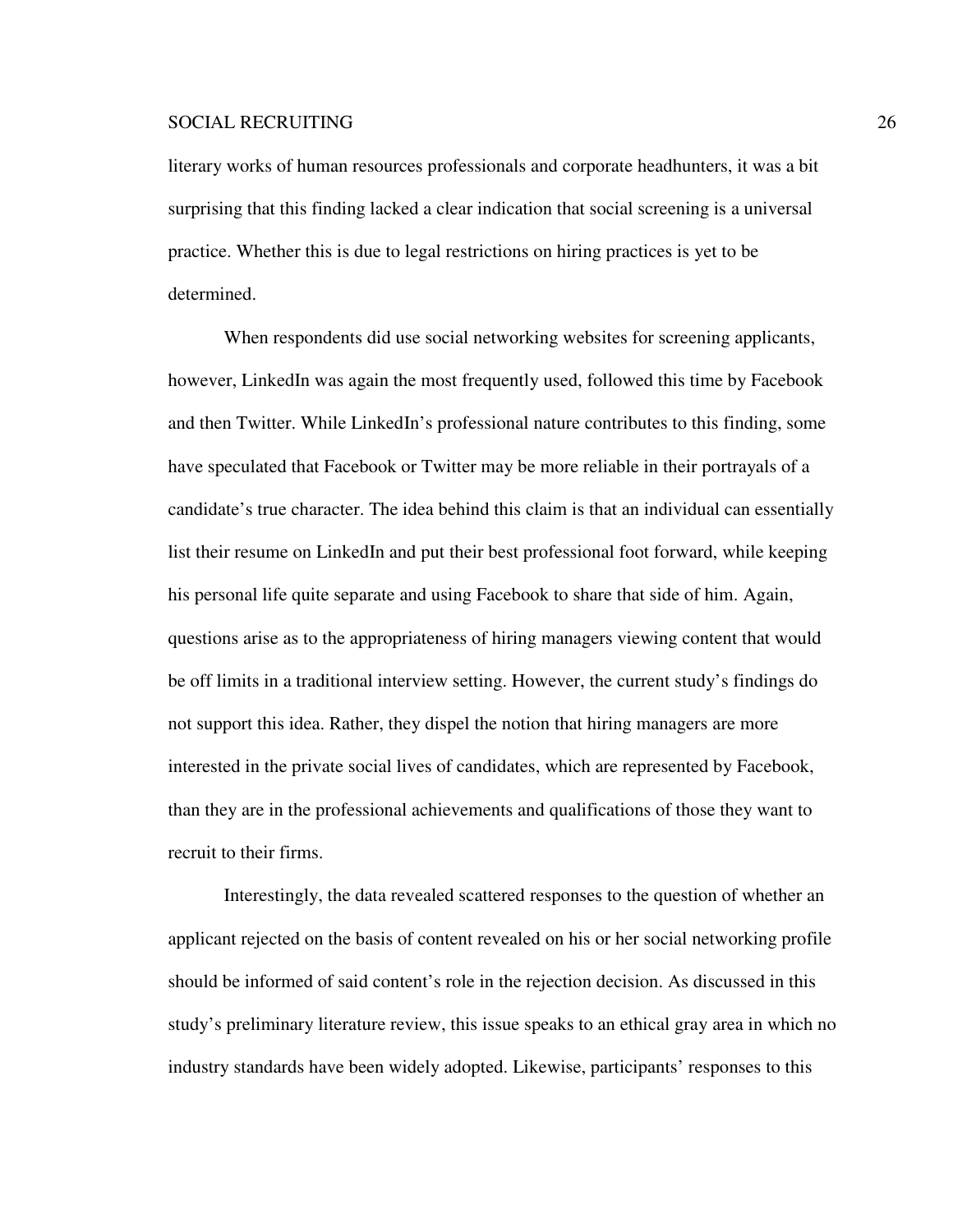topic failed to form a cohesive pattern or indicate a uniform consensus, one way or the other. While this survey asked participants whether they have looked at an applicant's presence on social networking websites, it could have delved deeper into the types of information sought, the perceptions formed and the roles such information plays in the ultimate hiring decisions that are made. As such, this survey question alone could serve as the foundation for a fascinating future study.

Finally, responses to the open-ended call for recommendations to social networking savvy jobseekers, the most compelling of which are outlined in Table 3, revealed the participants' underlying belief that these websites do offer legitimate and substantial opportunities for securing employment. The hiring managers' structured suggestions stemmed from their own perspectives of having used social networking websites to secure strong prospective team members for their own firms. While the predominant closed-ended questions in the survey helped to establish some loose patterns, this final qualitative question arguably provided the greatest depth of insight into how hiring managers use social recruiting techniques and, clearly, how prospects can best take advantage of social networking websites to increase their chances of securing quality employment at these major firms.

This survey provided a solid framework for a continuing investigation of the role social networking websites play in the hiring decisions of managers at these major advertising and public relations firms. Several additional questions and a more personalized, quantitative approach could certainly uncover further principles of social recruiting practice, as will be discussed in the forthcoming directions for continuation of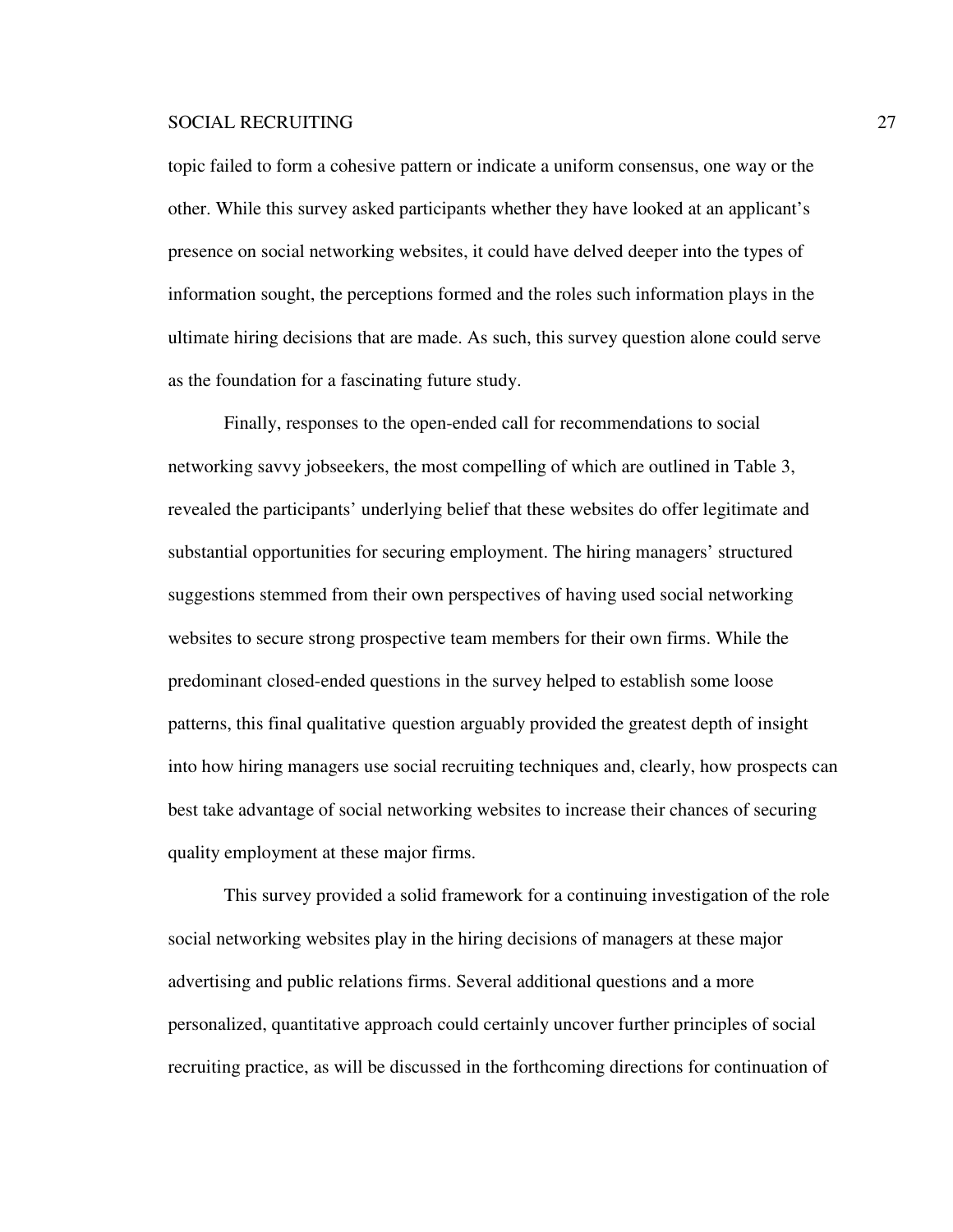this research. Yet taken as a whole, the data garnered through the dissemination of this survey reinforced the fact that recruiters at advertising and public relations firms are indeed using these emerging media as tools to identify new talent and entice legitimate candidates to join their respective firms.

### **Limitations and Directions for Future Research**

 The main limitation of the current study is seen in the size of its research sample. While twenty-five firms were actively pursued for participation, only representatives from ten firms were secured as participants. While this 40% rate is significant, a much larger sample would be likely to provide more accurate and generalized results. This initial study, however, lays the groundwork to be built upon by a future study with a much larger number of participants.

An additional limitation of the study is related to the survey used as a foundation for the discussion of research findings. The survey was pre-tested by five people who were not in the target market of respondents. For further accuracy, this instrument could have been copy tested more extensively among hiring managers at advertising and public relations firms to ensure that the wording of questions and response choices was perceived as intended. However, certain measures were taken to improve respondents' understanding of the survey. Before questions were presented, key terms were defined and an explanation of the Likert scale used for the majority of the survey questions was provided.

 As social recruiting rapidly becomes a more popular trend and the advertising and public relations industry continues to grow and prosper despite macroeconomic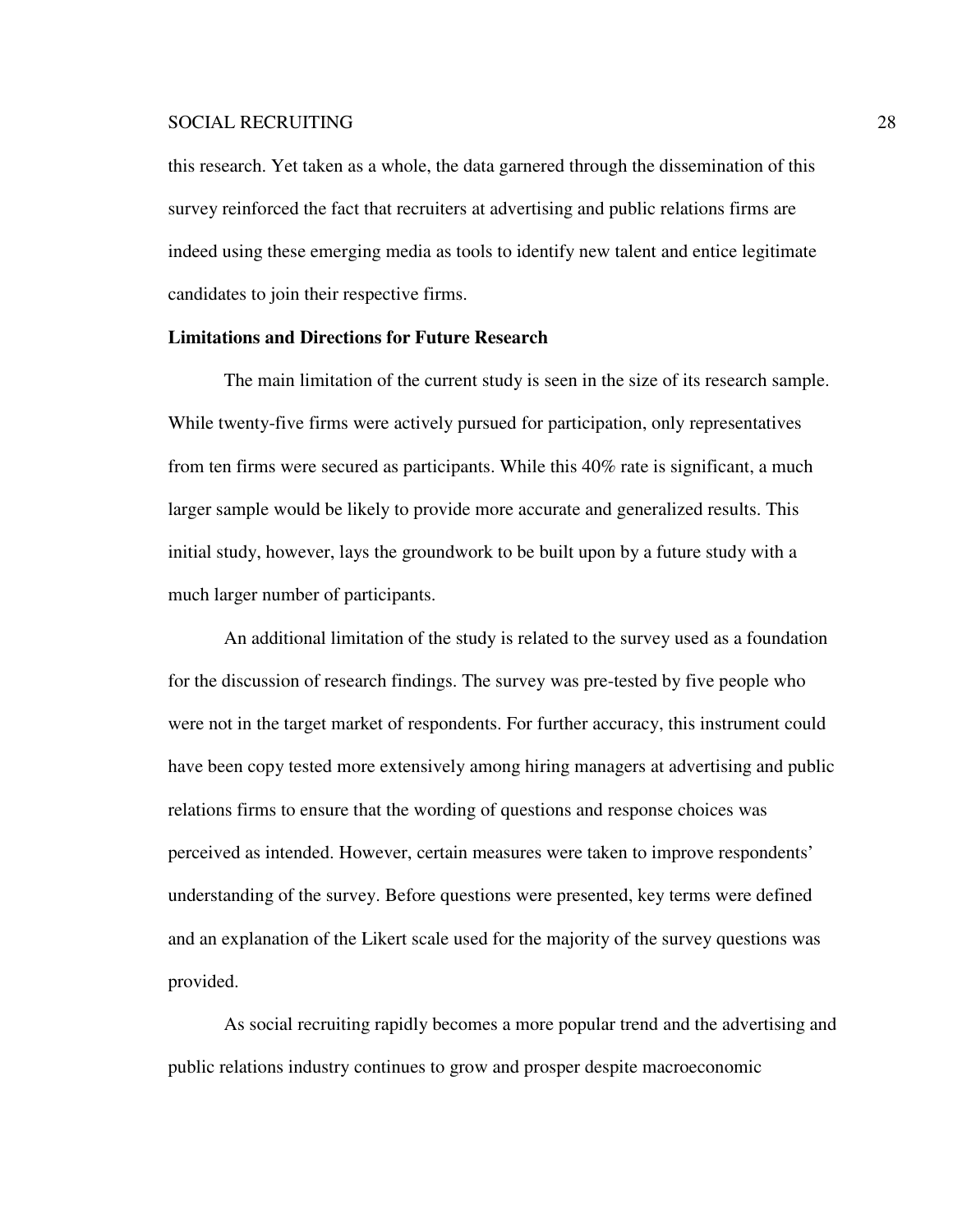challenges, rich opportunities exist to build on this study and conduct more targeted research on the use of social networking websites in the hiring decisions of prominent firms. One suggestion is to develop a study that compares these research findings with the perceptions of job applicants. Such a study would seek to determine whether applicants' use of social networking in the job search, as well as their perceptions about how their social networking activity affects their chances of employment, match up with the data provided in this study about how managers at major firms actually use social networking websites in their hiring decisions.

 A second identified opportunity is to compare these observations about social recruiting against other online recruitment methods, such as corporate recruitment websites and online job boards. While survey participants were asked about their overall impressions of social networking websites in the process of talent recruitment, they were not asked specifically about their perceptions of the usefulness of social networking websites in relation to these other online recruitment techniques. As more professional activity moves to the online sphere, it will become increasingly important to separate the virtues and pitfalls of one online recruiting method from those of another.

 Other potential opportunities for future research include conducting in-depth interviews with survey respondents to probe deeper into their responses. While closedended questions allow for quick survey taking and analysis, a more thorough and qualitative investigation could provide a wealth of insight into the social recruiting trend. Future research could also determine whether trends are adopted on a grand scale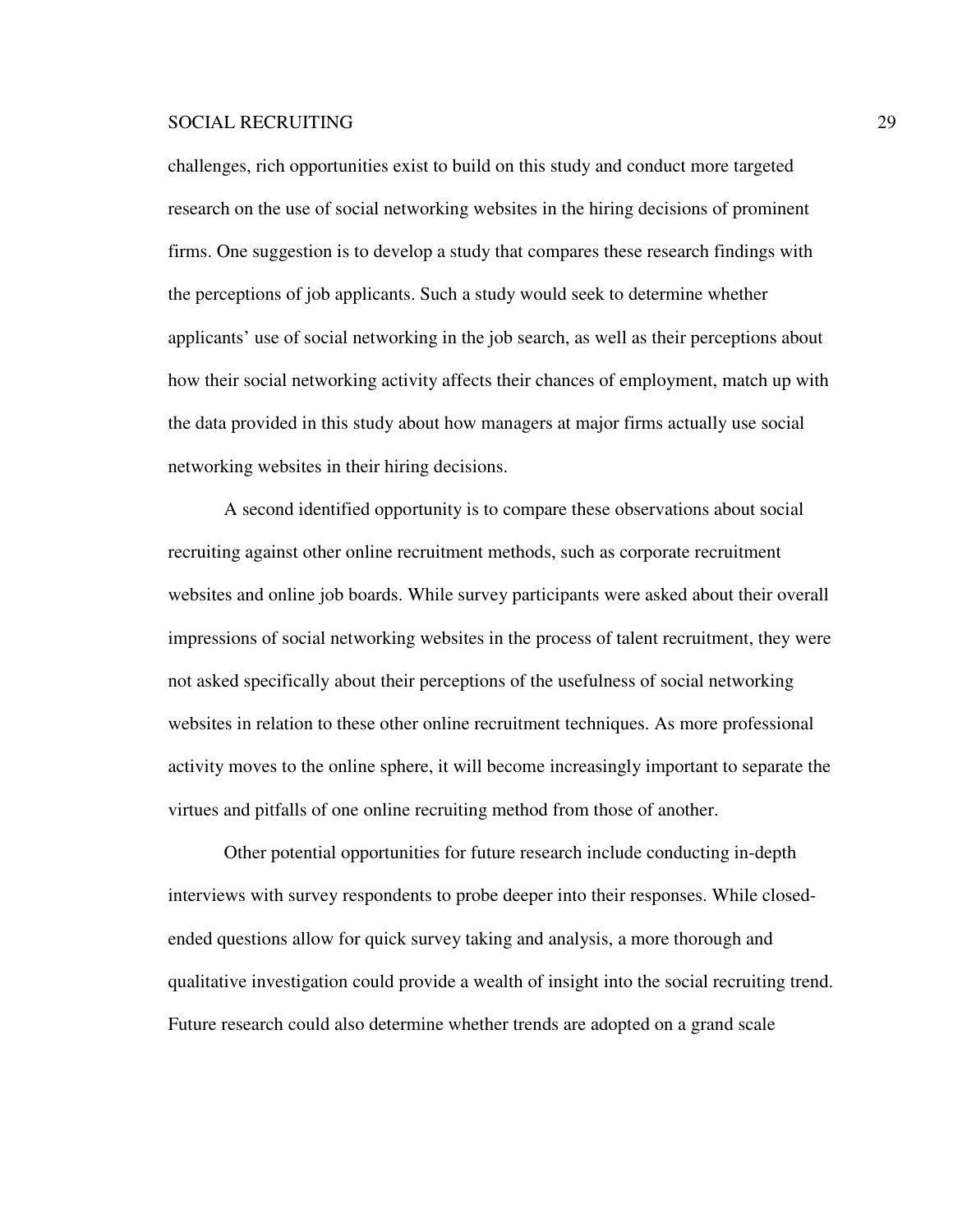throughout the industry or are more likely to be dependent on an individual recruiter's preferences.

 In addition, the survey used in this study could easily be adapted to address industries other than that of advertising and public relations. A main merit of this topic is that it is incredibly timely and relevant to both employers and jobseekers in nearly any line of work. If current trends continue, the professional community will see a widespread adoption of the practice of social recruiting, and any forthcoming research that contributes to this practice will be invaluable to the future of the working world.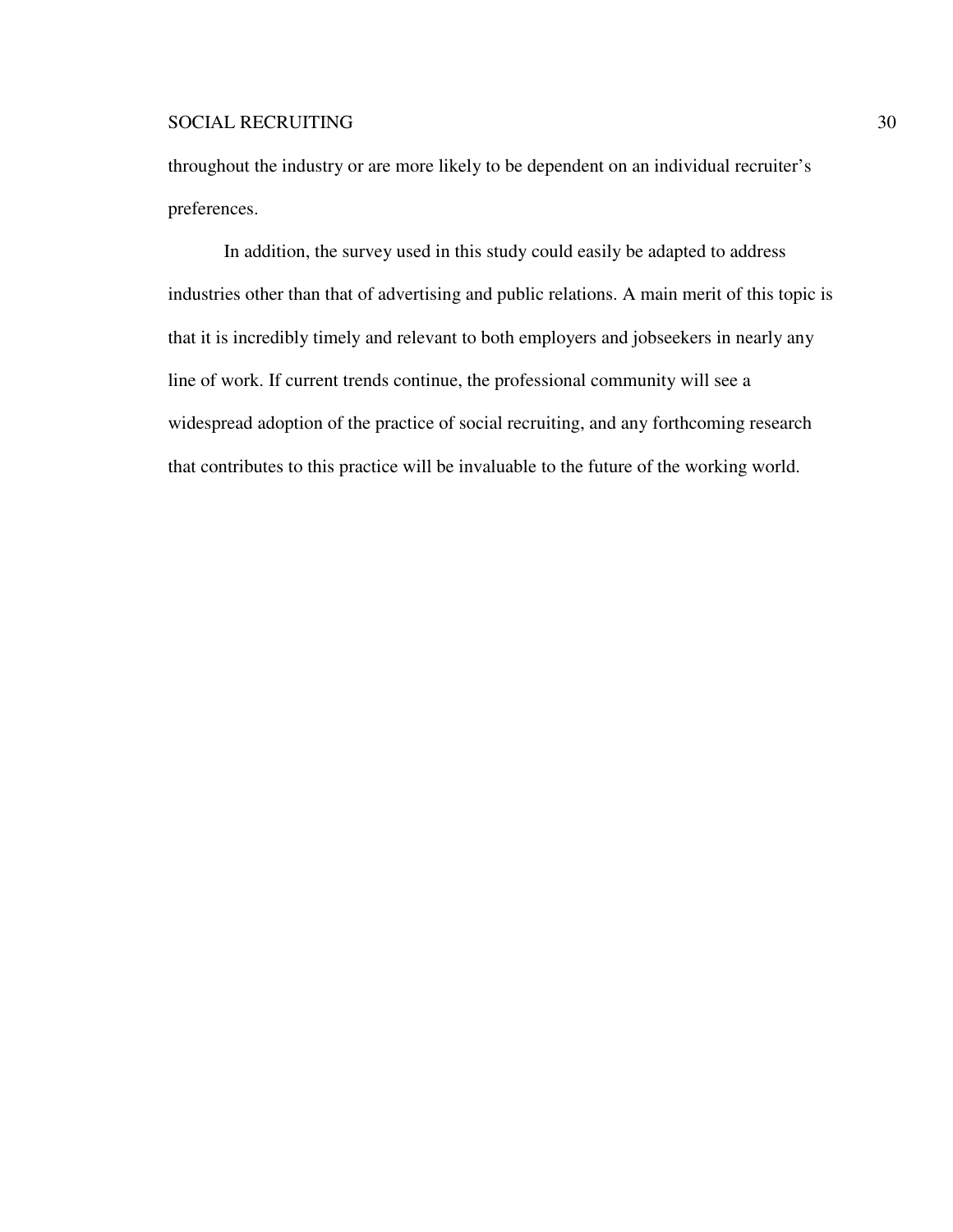### References

- Anderson, N. (2003). Applicant and recruiter reactions to new technology in selection: A critical review and agenda for future research. *International Journal of Selection and Assessment, 11*(2/3), 121-136.
- Backhaus, K.B. (2004). An exploration of corporate recruitment descriptions on Monster.com. *Journal of Business Communication, 41,* 115-136.
- Barnes, N.G. (2010). The 2010 Inc. 500 update: Most blog, friend and Tweet but some industries still shun social media. University of Massachusetts Dartmouth Center for Marketing Research.
- Barnes, N.G., & Mattson, E. (2009). The Fortune 500 and social media: A longitudinal study of blogging and Twitter usage by America's largest companies. University of Massachusetts Dartmouth Center for Marketing Research.

Berkshire, J.C. (2005, April 1). "Social network" recruiting. *HR Magazine, 50*(4).

- Cober, R., & Brown, D. (2006). 2006 DirectEmployers Association recruiting trends survey. McLean, VA: Booz Allen Hamilton.
- Cober, R.T., Brown, D.J., Blumental, A.J., Doverspike, D., & Levy, P. (2000). The quest for the qualified job surfer: It's time the public sector catches the wave. *Public Personnel Management, 29*(4), 479-494.

Dekay, S. (2009). Are business-oriented social networking web sites useful resources for locating passive jobseekers? Results of a recent study. *Business Communication Quarterly*, *72*(1), 101-105. Retrieved from http://bcq.sagepub.com/content/72/1/101.full.pdf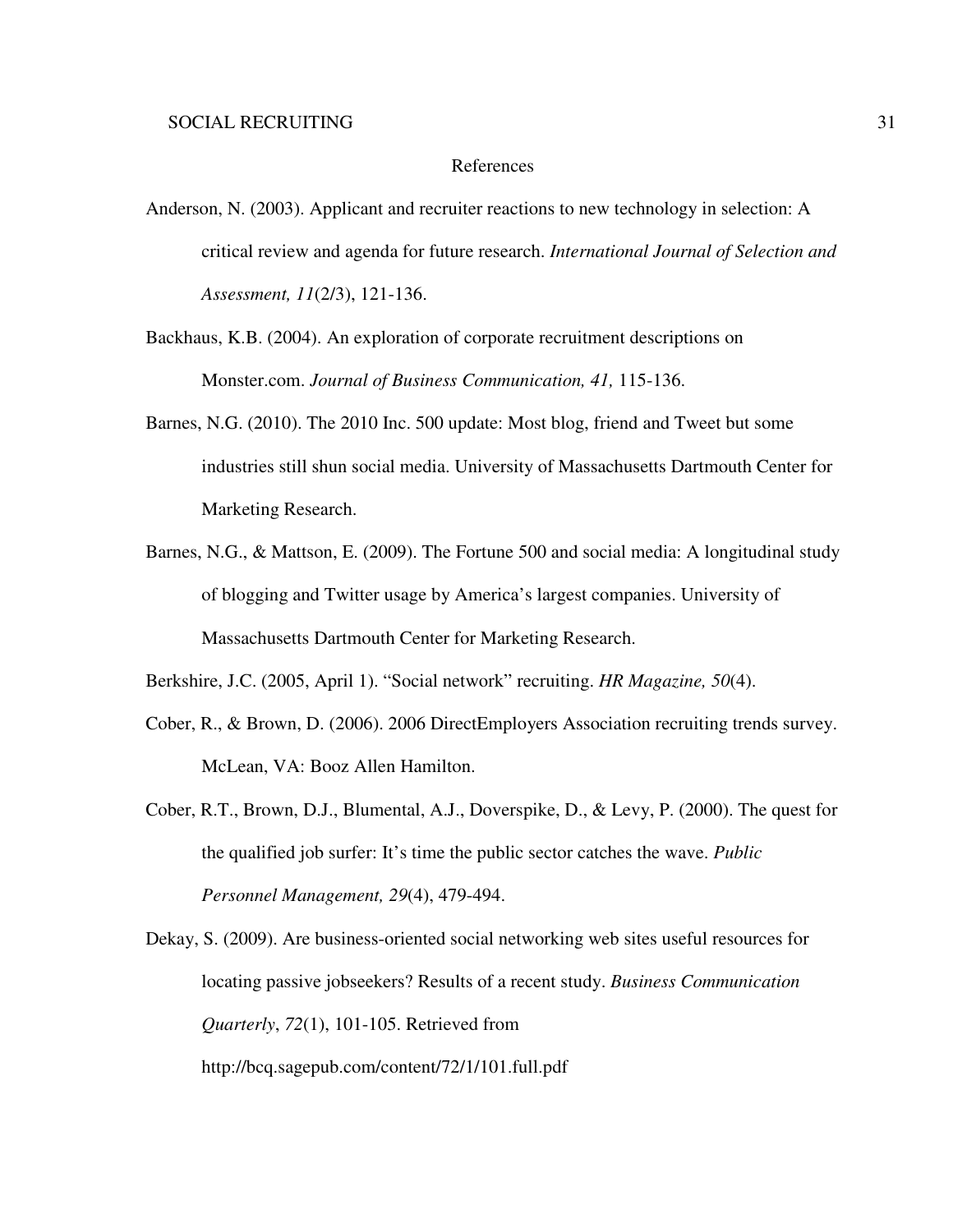- Dineen, B.R., Noe, R.A., & Ash, S.R. (2002). A web of applicant attraction: Personorganization fit in the context of web-based recruitment. *Journal of Applied Psychology, 87*(4), 723-734.
- Employer perspectives on social networking: Global key findings. (2010, January). Milwaukee, WI: ManpowerGroup.
- Feldman, D.C., & Klaas, B.S. (2002). Internet job hunting: A field study of applicant experiences with on-line recruiting. *Human Resources Management, 41*(2), 175-192.
- Fortune 500 2010. (n.d.). Retrieved from

http://money.cnn.com/magazines/fortune/fortune500/2010/full\_list/

- Galanaki, E. (2002). The decision to recruit online: A descriptive study. *Career Development International, 7*(4), 243-251.
- Jaramillo, K. (2011, February). LinkedIn secrets to success. *Website Magazine*, 40-41.
- Ki, E.J., & Hon, L.C. (2006). Relationship maintenance strategies on Fortune 500 company web sites. *Journal of Communication Management, 10*(1), 27-43.
- Kuhn, P., & Skuterud, M. (2000). Job search methods: Internet versus traditional. *Monthly Labor Review*, *123*, 3-11.
- Lenhart, A., Purcell, K., Smith, A., & Zickuhr, K. (2010). Social media & mobile internet use among teens and young adults. *Pew Internet & American Life Project*.
- Lievens, F., & Harris, M.M. (2003). Research on Internet recruiting and testing: Current status and future directions. *International Review of Industrial and Organizational Psychology, 16,* 131-165.

Madden, M. (2010). Older adults and social media. *Pew Internet & American Life Project.*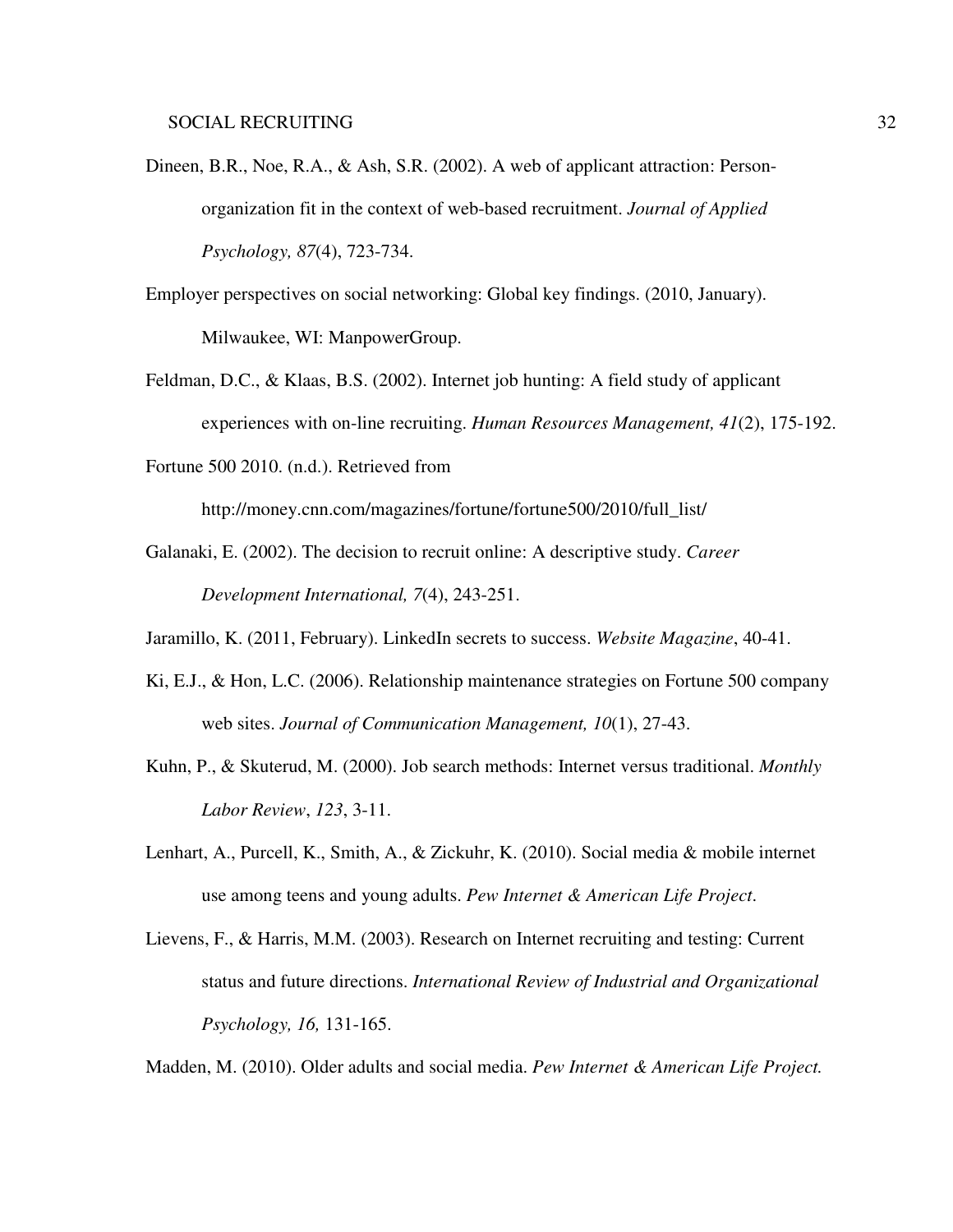McCreary, J.A. (2010). Social networking and employment law. *Pennsylvania Bar Association Quarterly, 81*(69), 69-80.

Online reputation in a connected world. (2010). Seattle, WA: Cross-Tab.

- Papacharissi, Z. (2009). The virtual geographies of social networks: A comparative analysis of Facebook, LinkedIn and ASmallWorld. *New Media & Society, 11*, 199-220.
- Pin, J.R., Laorden, M., & Saenz-Diez, I. (2001). Internet recruiting power: Opportunities and effectiveness. *IESE Research Papers,* 439.
- Rainie, L. (2010). Internet, broadband, and cell phone statistics. *Pew Internet & American Life Project*.
- Roberts, B. (2010, October 1). Developing a social business network. *HR Magazine, 55*(10).
- Searle, R.H. (2003). Organizational justice in e-recruiting: Issues and controversies. *Surveillance & Society, 1*(2), 227-231.
- Solis, H.L. (2010). Equal employment opportunity: Ethnic/national origin, color, race, religion and sex discrimination. United States Department of Labor.

Taylor, S. (2010, May 4). The return of recruiters. *Staffing Management, 6*(1).

- Van Birgelen, M.J.H., Wetzels, M.G.M., & Van Dolen, W.M. (2008). Effectiveness of corporate employment web sites. *International Journal of Manpower, 29*(8), 731- 751.
- Verhoeven, H., & Williams, S. (2008). Advantages and disadvantages of Internet recruitment: A UK study into employers' perceptions. *International Review of Business Research Papers, 4*(1), 364-373.